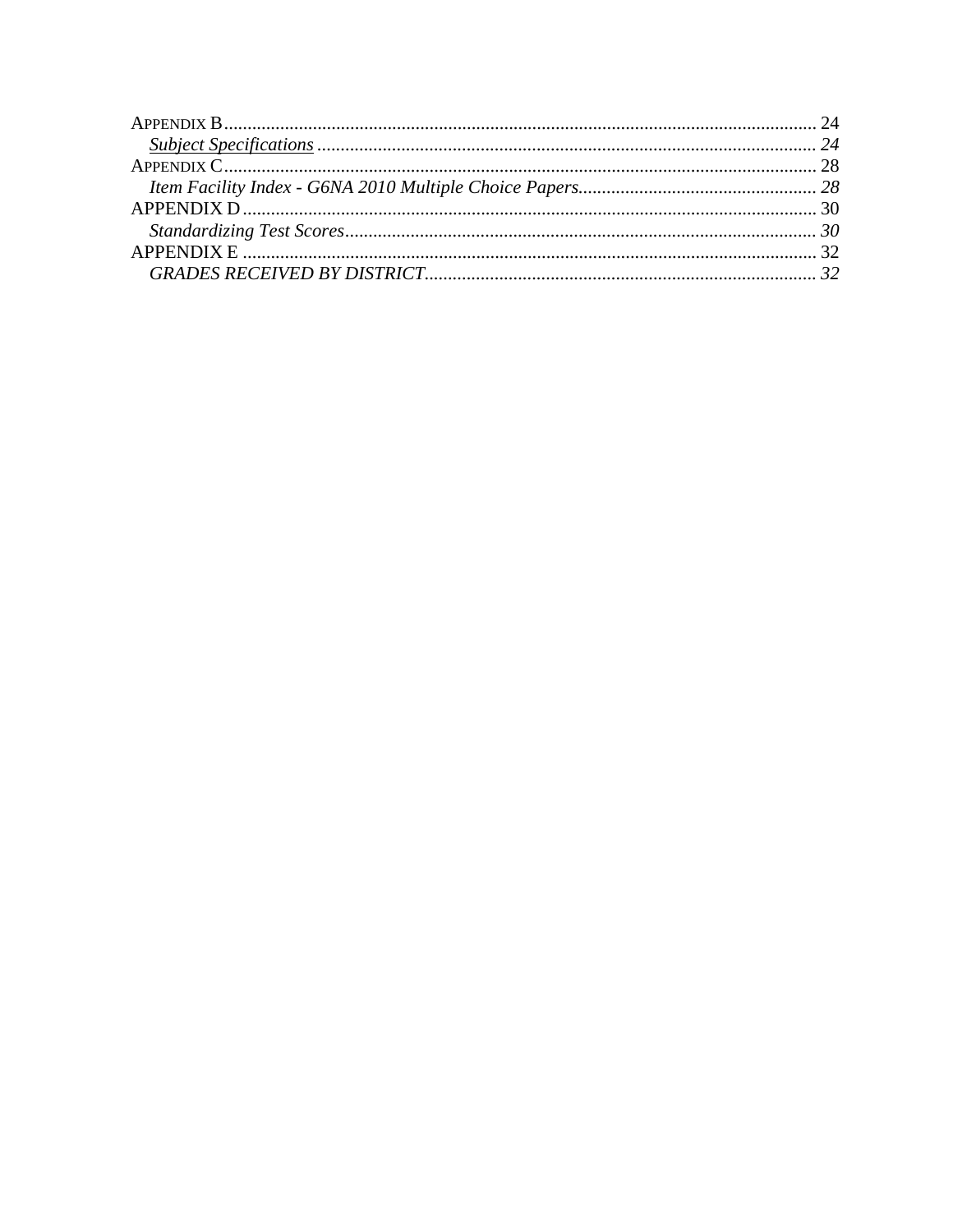# **1 Administration and Entry**

## **1.1 Introduction**

The Grade Six National Assessment (G6NA) forms part of the National Assessment Programme comprising of the Grade Two National Assessment, the Grade Four National Assessment and the Grade Six National Assessment. The NAP is aimed at determining how students are learning at key stages throughout the primary level and their readiness to access secondary level education.

Unlike the Grades two and four national assessments which are meant to be diagnostic, the Grade Six National Assessment is a high stakes test of achievement. The major purposes of the G6NA are to:

- select high performing students for the award of scholarships or bursaries and
- monitor levels of achievement across the education system.

As such the use of this examination to assess students' achievement at the end of primary school is limited.

A considerable amount of data is collected by the annual administration of the G6NA and it would appear inappropriate not to use it to give the much-requested feedback to teachers and principals. The purpose of this report, then, is to provide schools with this information on student performance so that they may strive to improve their performance based on the feedback given. The report concentrates on the general strengths and weaknesses observed nationally among students in the different subject areas assessed.

Principals and instructional support teams are urged to study the report carefully together with the individual school reports. These reports should indicate the areas the school may wish to focus on and will be of assistance in the construction phase of the school improvement plan. Appendix C shows a complete list of the facility indices (i.e. the percent of students who got an item correct) for each question on each of the four multiple-choice papers. Principals, grade 6 teachers and others may wish to review the percent correct alongside the actual question papers (enclosed) to get a good idea of national strengths and weaknesses of grade 6 students.

## **1.2 Overview of the test development process.**

The technical development of the examination was shared by the subject committees and the CMEU. The subject committees were responsible for examination content and ensuring that key aspects of the subjects were tested. The personnel of the CMEU assisted the committees with item editing and statistical issues.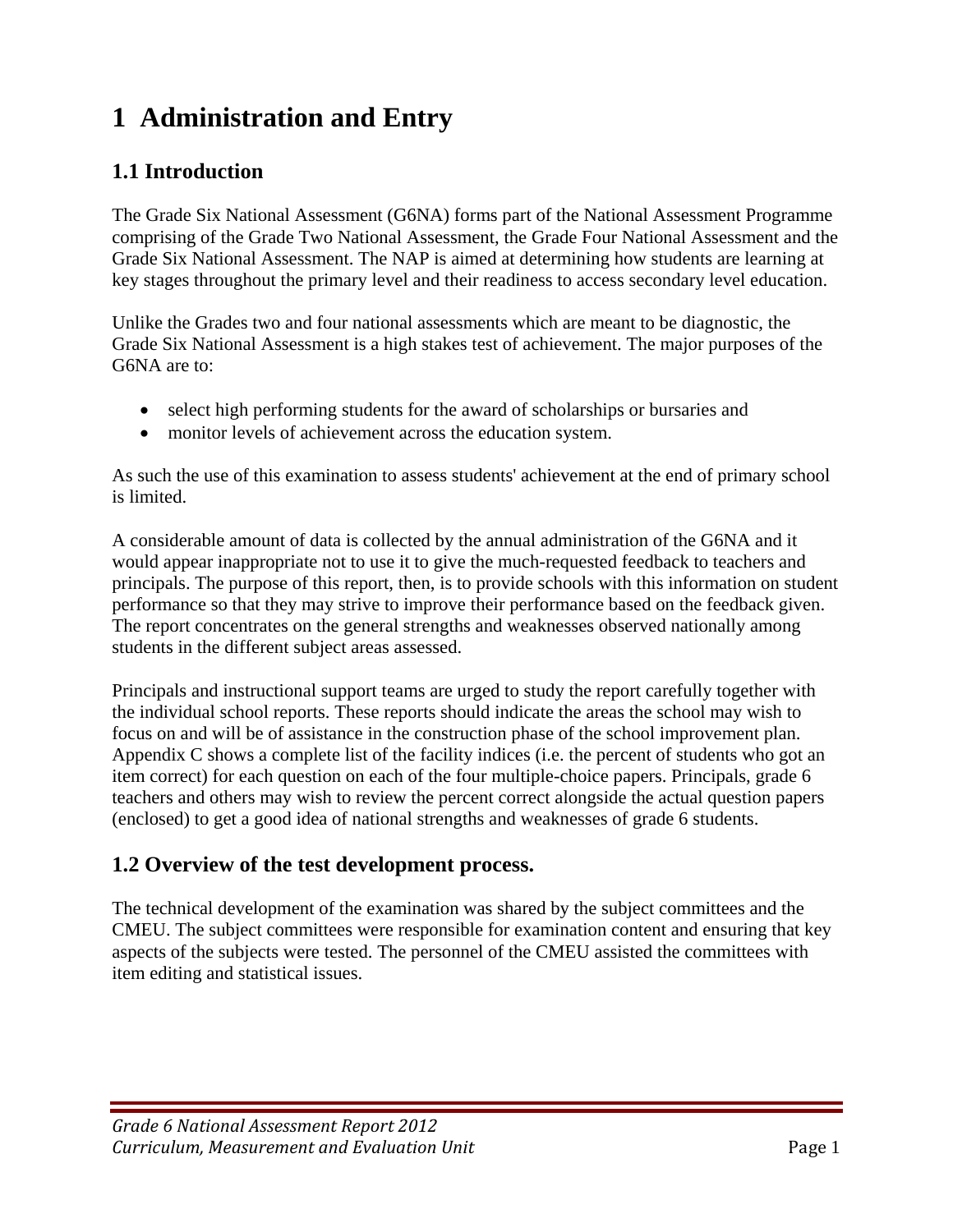There are four major areas in the test development process:

- (a) preparation of the test plan
- (b) development of test blueprint or test specifications
- (c) item development
- (d) test construction

The test plan looks at the purpose and major curriculum objectives of the test. Test format is developed after consideration of the age of students, curriculum objectives, scoring methods etc. Content and cognitive domains to be tested were then defined. With these domains defined, tables of specifications for the four subject areas examined were drawn up and circulated to schools.

Item development followed from the table of specifications. For each content area examined the specific objectives tested were determined by the subject committees. The committees also determined the cognitive level at which these objectives were to be tested. Experienced upper grade teachers were contacted and asked to submit items according to the specifications sent to them in the different subject areas. A large number of the items written were then pilot tested. Analysis of the items and the associated item statistics were used to help the chairpersons of the subject committees and the CMEU to make the final test selections. The typed final test forms were then reviewed to eliminate typographical and other errors.

| <b>Subject</b>        | <b>Type of Item</b>          | <b>No. of Items</b> | <b>Duration</b> |
|-----------------------|------------------------------|---------------------|-----------------|
| <b>Language Arts</b>  | Multiple Choice<br>$\bullet$ | 60                  | 90 mins         |
|                       | Computer marked              |                     |                 |
|                       | Essay                        | 3 topics given to   |                 |
|                       | Specialized team marking     | select 1            |                 |
| <b>Mathematics</b>    | Multiple Choice              | 60 items            | 90 mins         |
|                       | Computer marked              |                     |                 |
| <b>Science</b>        | Multiple Choice              | 50 items            | 75 mins         |
|                       | Computer marked              |                     |                 |
| <b>Social Studies</b> | Multiple Choice              | 50 items            | 75 mins         |
|                       | Computer marked              |                     |                 |

## **Table 1: Structure of the G6NA**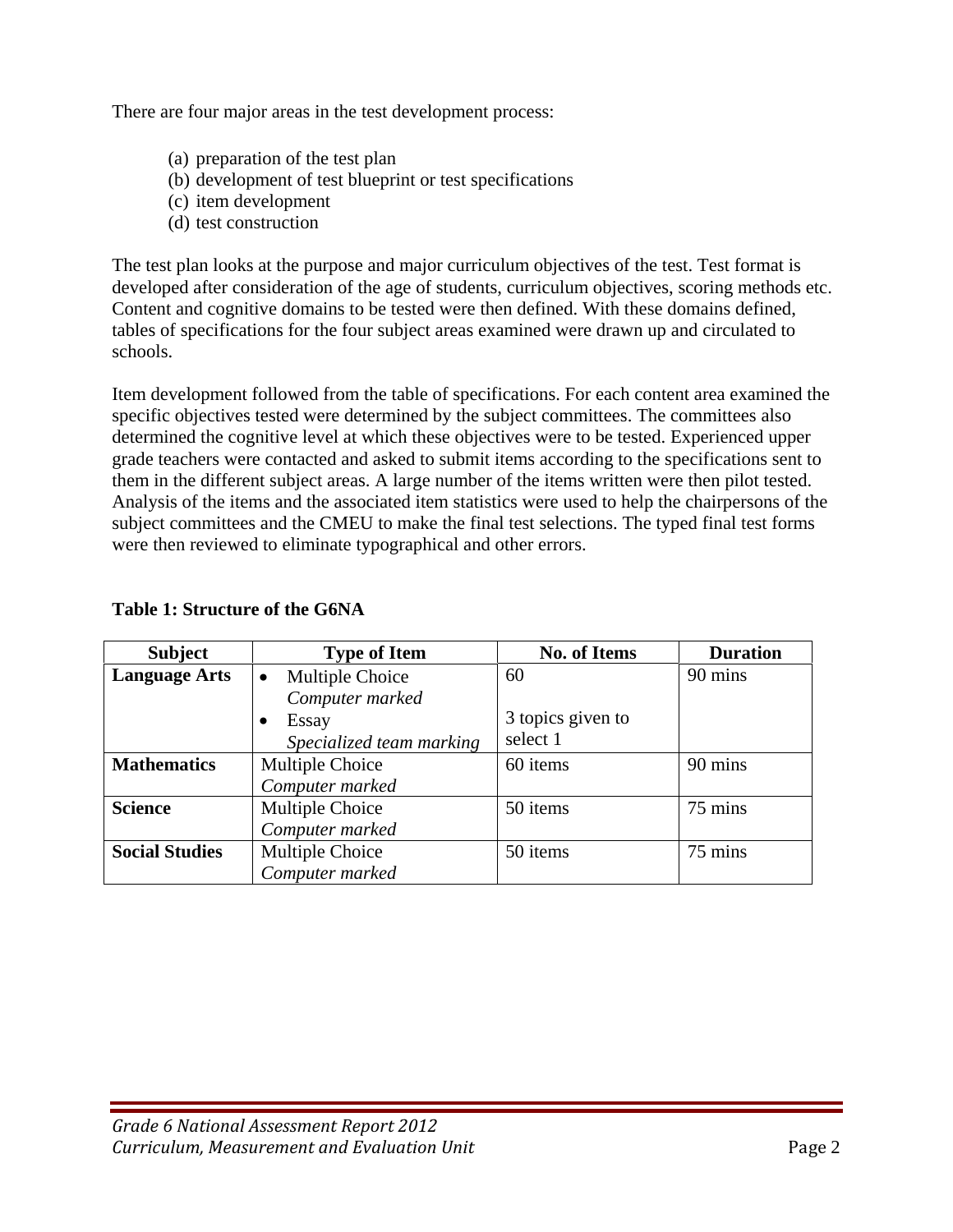# **1.3 Administration**

The test was done over a two-day period under strict examination conditions. Exam supervisors were trained during a half-day workshop one week prior to the examination. Supervisors were given copies of the exam regulations and detailed instructions regarding the conduct of the examinations. The 2012 G6NA was administered on the  $24<sup>th</sup>$  and  $25<sup>th</sup>$  May at a total of 52 centres with over 100 teachers acting as supervisors and assistants. Supervisors reported few problems in the administration of the exams and generally commended students for their good behaviour.

# **1.4 Entry**

1204 students were registered for the 2012 G6NA but only 1191 actually took the exam (see table 2).

| <b>Entry Year</b> | <b>Boys</b> | <b>Girls</b> | <b>Total</b> |
|-------------------|-------------|--------------|--------------|
| 2000              | 834         | 861          | 1695         |
| 2001              | 834         | 878          | 1712         |
| 2002              | 834         | 757          | 1591         |
| 2003              | 821         | 722          | 1543         |
| 2004              | 810         | 774          | 1584         |
| 2005              | 772         | 774          | 1546         |
| 2006              | 700         | 657          | 1357         |
| 2007              | 696         | 661          | 1357         |
| 2008              | 615         | 620          | 1235         |
| 2009              | 604         | 548          | 1152         |
| 2010              | 533         | 517          | 1050         |
| 2011              | 539         | 606          | 1145         |
| 2012              | 609         | 595          | 1204         |

**Table 2. Common Entrance Entry 1998 - 2012** 

Of the 1204 students who were registered for the 2012 G6NA, almost half (48.6%) were from primary feeder schools that accessed the Roseau catchment area. Table 3 shows the distribution of candidates by catchment area.

## **Table 3. Distribution of candidates by catchment area and gender**

| Gender        | <b>Roseau</b> | <b>ITSS</b> | <b>PSS</b> | <b>NECS</b> | <b>CBSS</b> | <b>PCSS</b> | <b>Totals</b> |
|---------------|---------------|-------------|------------|-------------|-------------|-------------|---------------|
| <b>Boys</b>   | 302           | 56          | 84         | 80          | 52          | 35          | $609(50.6\%)$ |
| <b>Girls</b>  | 304           | 62          | 86         | 74          | 34          | 35          | 595 (49.4%)   |
| <b>Totals</b> | 606           | 18          | .70        | 154         | 86          | 70          | 1204          |
|               | $(50.3\%)$    | $(9.8\%)$   | 14.1%      | 12.8%       | $.1\%$      | $(5.8\%)$   |               |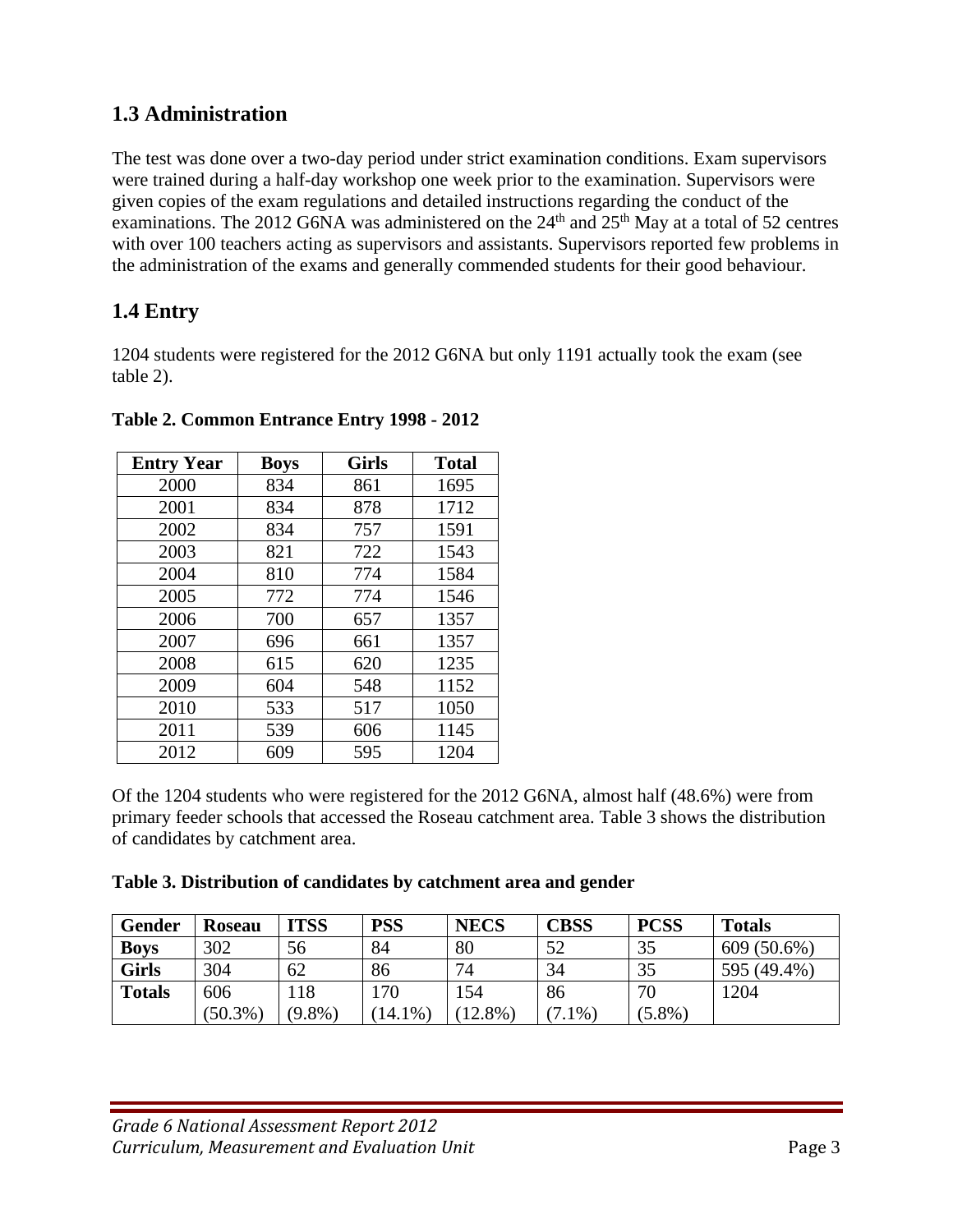

 *Fig 1. Distribution of candidates by zone* 

# **1.5 Marking**

The composition scripts were marked over a three-day period by a team of 20 primary teachers under the supervision of Mr. Robert Guiste and Mr. Nicholas Goldberg. This allowed scripts to be double-marked and in some cases, triple marked, thus increasing the reliability of scoring. The scoring criteria for the compositions are given in Appendix A.

The Unit's optical mark reader (OMR) facilitated data entry. Generally, it took about one hour to enter and for the computer to read 11192 answer sheets, so that data entry was completed within one week as compared to the three weeks when done by hand. Accuracy was also enhanced, though care was taken to 'clean' the answer sheets, as unintended pencil marked scripts were rejected by the OMR. In a few instances supervisors had made errors in entering a candidate's number correctly. These errors were picked up during 'cleaning' or were apparent on data entry.

# **2. Results**

## **2.1 National Mean and Measurement Error**

Results of the G6NA are reported based on the following

| <b>Score</b> | Grade | <b>Interpretation</b>                               |
|--------------|-------|-----------------------------------------------------|
| $120+$       | A     | Detailed knowledge of subject area                  |
| 110-119      | B     | good knowledge of most aspects of subject area      |
| 90.109       |       | good knowledge of some aspects of subject area      |
| 80-89        |       | fair knowledge of some aspects of subject area      |
| Below 90     | E     | limited knowledge of a few aspects of subject area. |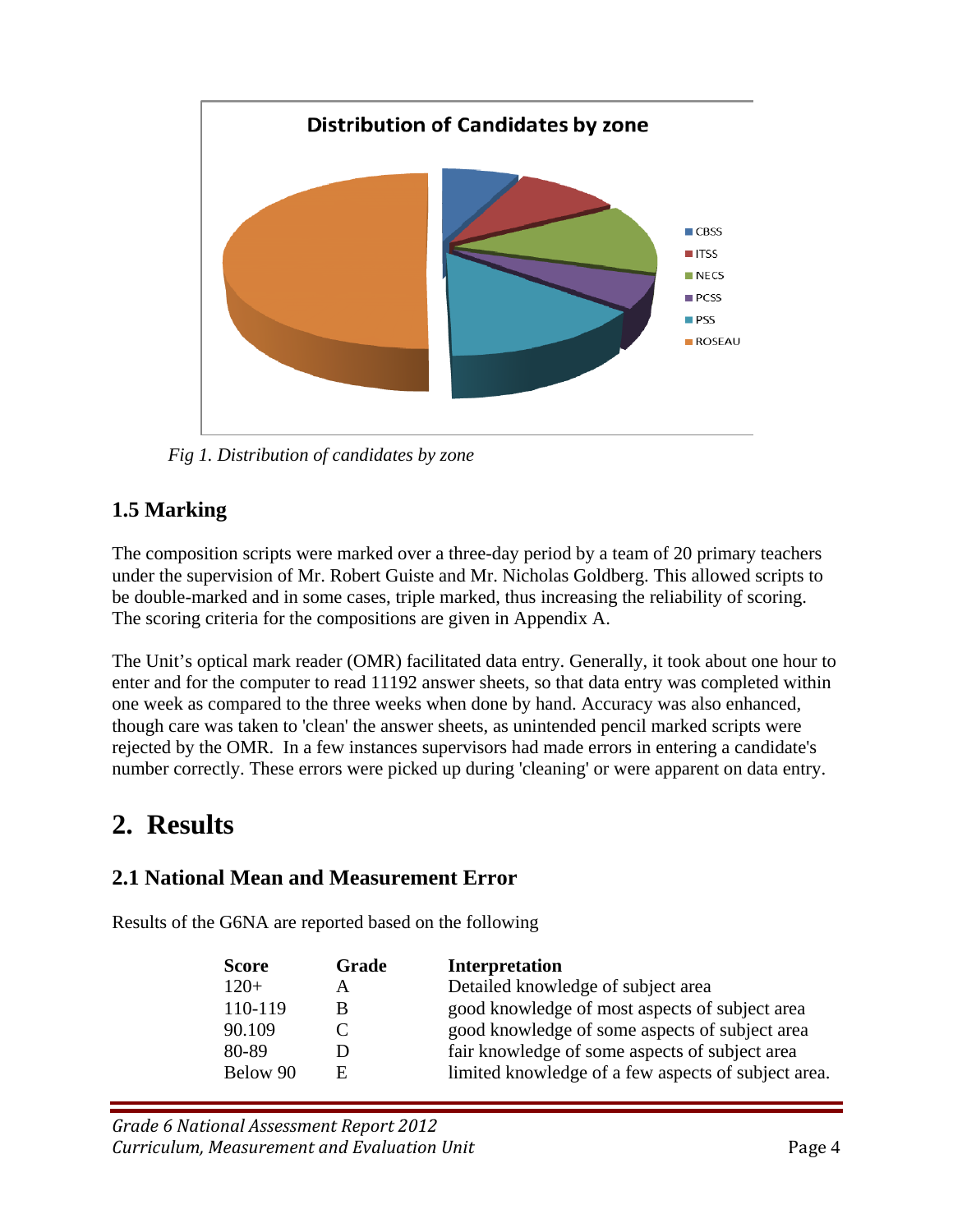The adoption of a grading system where students receive grades in the four subjects assessed should allow parents to more easily gauge the progress of their children at the end of primary school.

It is unlikely that a student writing the same exam on different days would obtain the same scores. It is even more improbable that scores would be the same if a parallel test was administered or a different sample of items was tested. The variation in scores owing to these factors is known as measurement error. Measurement error essentially depends on the reliability of the tests. The reliability of all the multiple-choice tests was high (Cronbach alpha greater than 0.9). The consequent measurement error in most of the G6NA multiple-choice tests was about 5. Thus, the 'true' score of a student scoring 100 on one of the tests could be anywhere between 95 - 105. This should be borne in mind when interpreting the score of individual students.

# **2.2 Overall Performance by Catchment and Gender**

Mean standardised scores in the five papers (Language Arts, Composition, Mathematics, Social Studies and Science) written by candidates were examined. Table 8 shows these scores by catchment area.

|                    | <b>Roseau</b> |             |       | <b>ITSS</b> | <b>PSS</b>   |             |       | <b>NECS</b> |              | <b>CBSS</b> | <b>PCSS</b>  |             |       | ALL         |
|--------------------|---------------|-------------|-------|-------------|--------------|-------------|-------|-------------|--------------|-------------|--------------|-------------|-------|-------------|
| <b>Subject</b>     | <b>Girls</b>  | <b>Boys</b> | Girls | <b>Boys</b> | <b>Girls</b> | <b>Boys</b> | Girls | <b>Boys</b> | <b>Girls</b> | <b>Boys</b> | <b>Girls</b> | <b>Boys</b> | Girls | <b>Boys</b> |
| Language           | 105           | 98          | 104   | 97          | 103          | 97          | 100   | 93          | 98           | 98          | 102          | 85          | 102   | 97          |
| <b>Mathematics</b> | 103           | 98          | 101   | 100         | 102          | 99          | 97    | 100         | 95           | 100         | 102          | 93          | 100   | 98          |
| <b>Science</b>     | 102           | 99          | 102   | 99          | 103          | 100         | 97    | 96          | 97           | 101         | 101          | 93          | 100   | 98          |
| <b>Social</b>      |               |             |       |             |              |             |       |             |              |             |              |             |       |             |
| <b>Studies</b>     | 104           | 98          | 103   | 100         | 105          | 98          | 100   | 95          | 96           | 98          | 101          | 89          | 102   | 97          |
| <b>ALL</b>         | 104           | 98          | 103   | 99          | 103          | 99          | 99    | 96          | 97           | 99          | 102          | 90          | 101   | 98          |

*Table 8. Mean standardised scores by catchment area and gender* 

As in previous years, and in all of the papers, girls outperformed boys. The gender gap still favours the girls over the boys and the results continue to be mediated by location. Girls, on average, scored about 3.5% more than boys in these areas. This is about half the 2010 margin (6.2%). **It should be noted however, that 1.) Boys in the NECS area performed better in mathematics than the girls; and 2.) the boys in the CBSS area outperformed the girls.** 

Location also impacted on the results. Performance in the North East Comprehensive, Castle Bruce and Pierre Charles Secondary (Grand Bay) catchment areas remains below the national average.

Scores for the male students in the ITSS, PSS and CBSS areas were on average higher than in other parts.

## *Appendix D gives a breakdown of the grades received by district.*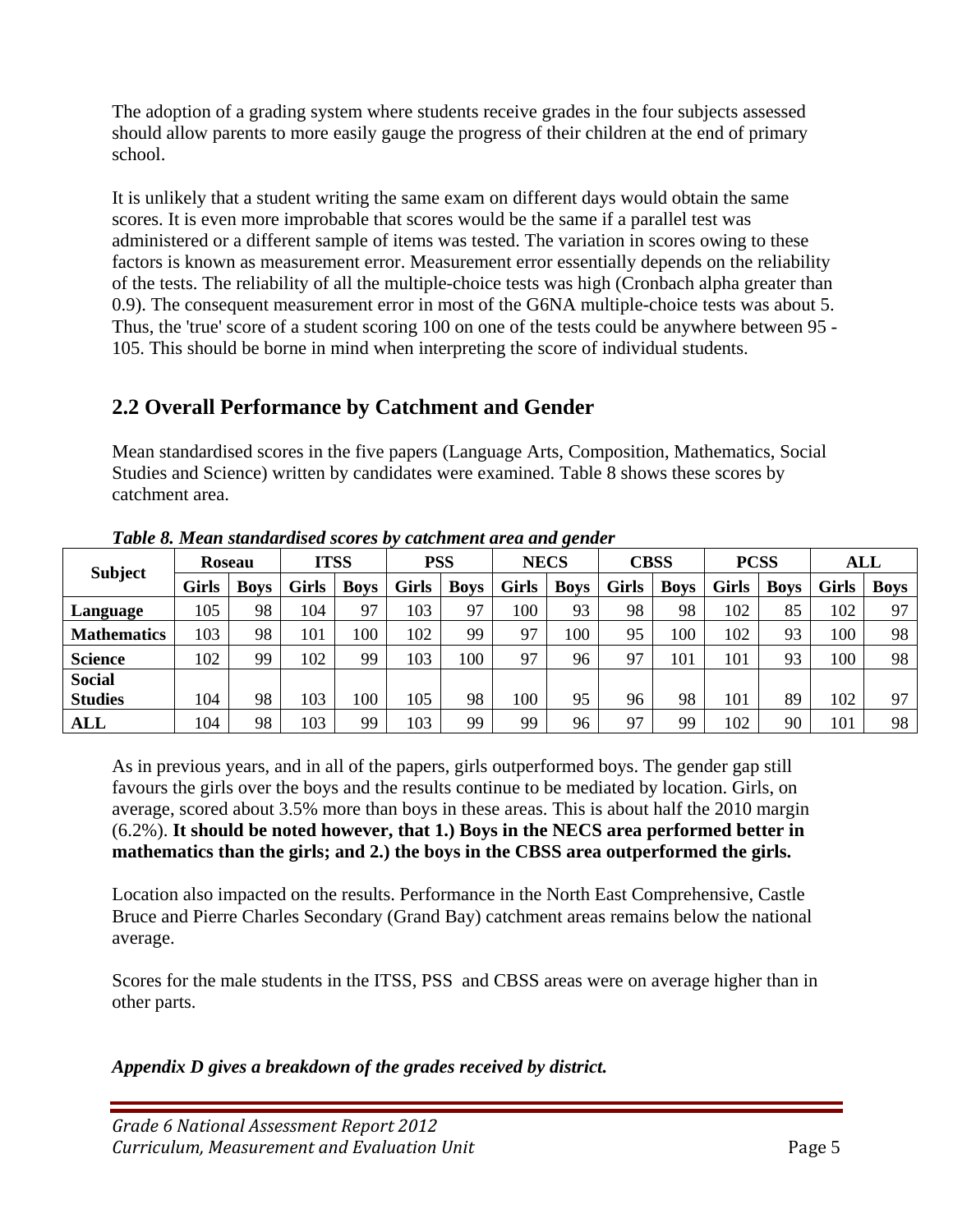# **2.3 Selection of Students for Secondary Education**

As of 2005 all of the students who wrote the G6NA, were selected for secondary education. Table 9 shows the numbers selected over the past fifteen years.

| Year | <b>No. Boys</b> | % Boys   | <b>No. Girls</b> | % Girls  | <b>Total</b> | <u>ം ക</u> -----<br>% Cohort |
|------|-----------------|----------|------------------|----------|--------------|------------------------------|
|      | selected        | selected | selected         | selected | selected     | writing exam                 |
| 2002 | 641             | 49       | 667              | 51       | 1308         | 82.2                         |
| 2003 | 656             | 50.5     | 643              | 49.5     | 1299         | 84.2                         |
| 2004 | 700             | 100      | 724              | 100      | 1424         | 89.9                         |
| 2005 | 772             | 100      | 774              | 100      | 1546         | 100                          |
| 2006 | 700             | 100      | 657              | 100      | 1357         | 100                          |
| 2007 | 691             | 100      | 651              | 100      | 1342         | 100                          |
| 2008 | 607             | 100      | 618              | 100      | 1225         | 100                          |
| 2009 | 598             | 100      | 547              | 100      | 1145         | 100                          |
| 2010 | 533             | 100      | 517              | 100      | 1050         | 100                          |
| 2011 | 539             | 100      | 606              | 100      | 1145         | 100                          |
| 2012 | 609             | 100      | 595              | 100      | 1191         | 100                          |

**Table 9. Number of students selected for secondary school 1995 - 2010 by gender** 

Students are selected for secondary education by catchment area. Universal Secondary Education is now in operation in all six zones.

| Zone                | <b>Secondary places</b> | No. entered | <b>Percent selected</b> |
|---------------------|-------------------------|-------------|-------------------------|
| (Catchment area)    | available               |             | from zone               |
| <b>Roseau</b>       | 601                     | 601         | <b>100</b>              |
| <b>PCSS</b>         | 68                      | 68          | <b>100</b>              |
| <b>NECS</b>         | 151                     | 151         | 100                     |
| <b>ITSS</b>         | 116                     | 116         | 100                     |
| Portsmouth          | 169                     | 169         | 100                     |
| <b>Castle Bruce</b> | 86                      | 86          | 100                     |
| <b>TOTALS</b>       | 1191                    | 1191        | 100                     |

#### **Table 10. Number selected for secondary education by catchment area**

Overall selection rates to secondary school is at 100% since the country moved towards government's stated goal of universal secondary education, see Figure 1.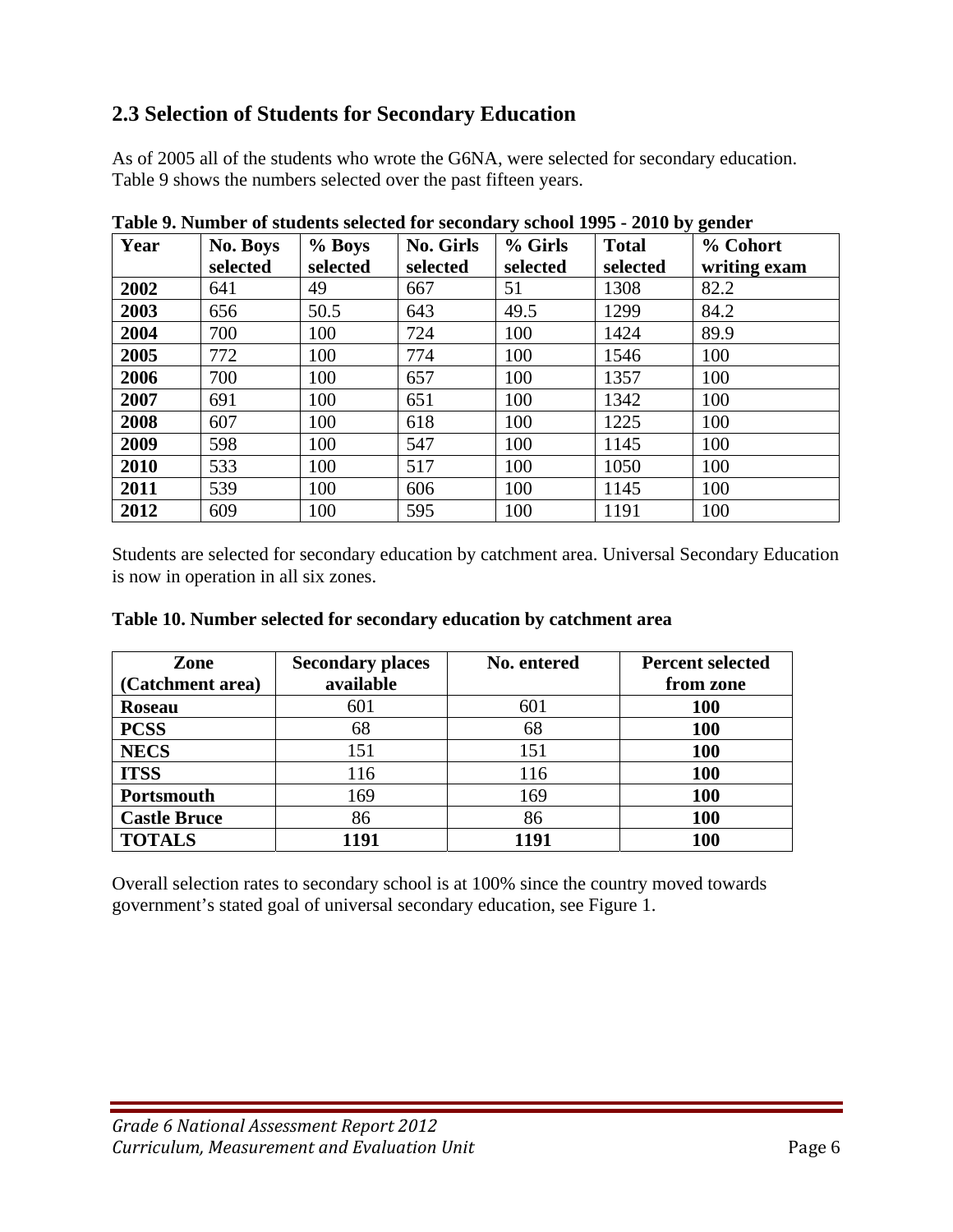# **2.4 Award of scholarships**

This year government awarded a total of 94 scholarships and 115 bursaries to students. As Figure 2 demonstrates the distribution of the 250 highest performing students is dependent on location and gender.



*Fig. 2 – Distribution of awards by catchment area.* 

64% of the top 200 students were girls while 64% of those girls were from the Roseau catchment area.

# **2.5 Weak performance**

Students who obtained a total of eight points or less (i.e. scored at best, 1C, 2 D's and 1E or equivalent) can be considered as having some serious learning problems. 15.6% of the entry (186 students) obtained such grades in the 2012 examinations. In many cases these learning problems are related to student reading difficulties. 124 boys (121 in 2011) and 62 girls (59 in 2011) fell in this region.

More details can be found in the attached CMEU's "**Performance of Primary Schools at the 2012 Grade Six National Assessment by District"**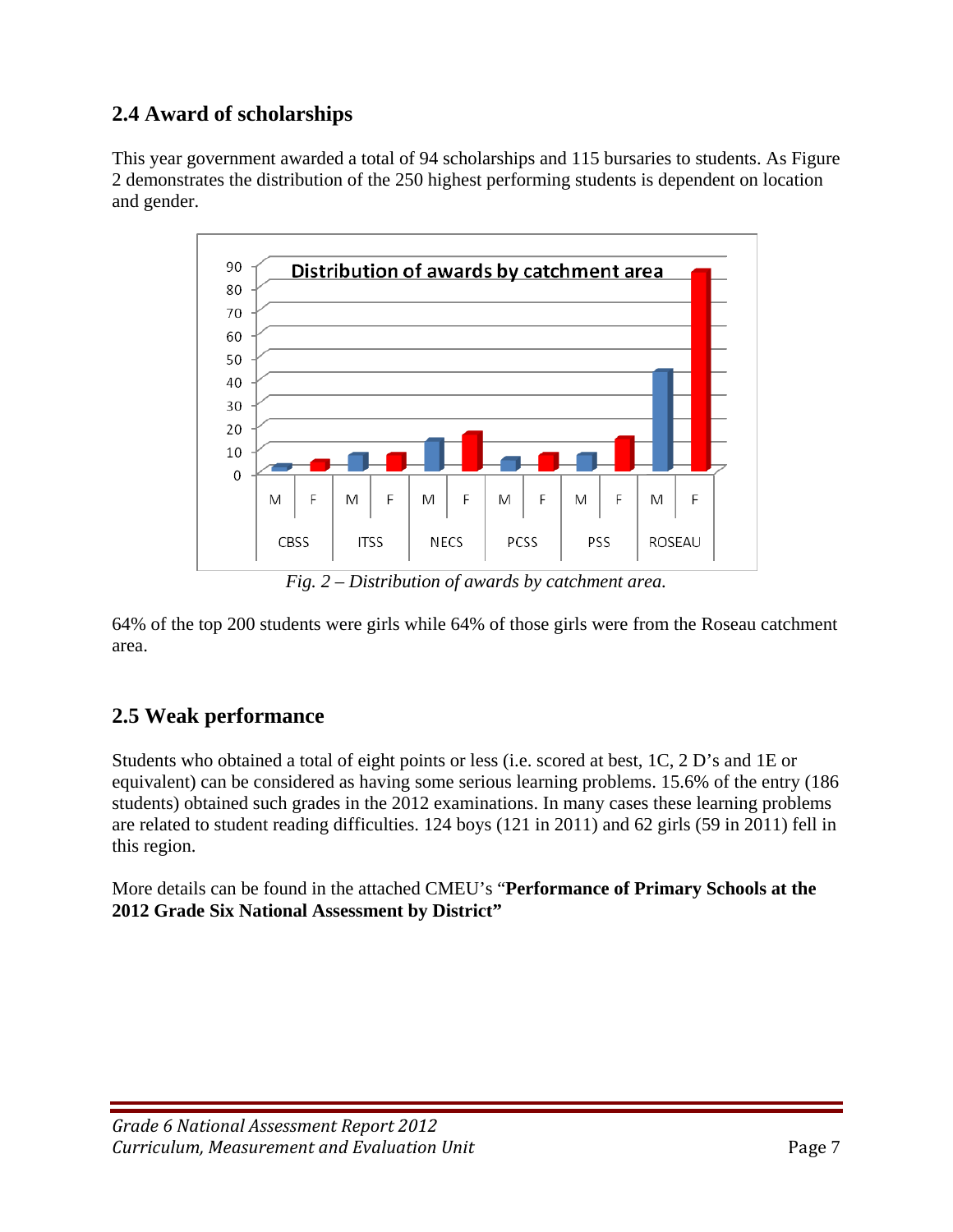# **3 Subject Reports**

## **3.1 Language Arts**

The national mean raw score in the language arts multiple-choice paper was 35 (60%) with 13% (8% in 2011 and 7% in 2010) of the entrants scoring less than 24 (40%). 27% (37% in 2011 and 44% in 2010) of the candidates scored 45 (75%) or more. This represents a 10% decline over the 2011 results. 23 students (15 in 2011, 19 in 2010) scored 15 items or less correctly i.e. scores that could be achieved by guessing, this suggests that these students have considerable language difficulties and are possibly, unable to read.

The paper assessed six areas of language performance viz:

## **3.1.1 Usage and grammar**

The mean in the Usage and Grammar section was 67 % (78% in 2011). Question 4, 6 and 7 proved to be challenging for the students. The facility indices on these questions were 54%, 35% and 43% respectively. For item #4, 32% selected C "to many" as their response. 36% selected B for item #6.

| Item No. | <b>Item</b>                                                                             | <b>Percent Correct</b> |
|----------|-----------------------------------------------------------------------------------------|------------------------|
|          | desks packed in that small room.<br>There are                                           |                        |
| 4        |                                                                                         | 54%                    |
|          | A.<br>too many.                                                                         |                        |
|          | <b>B.</b><br>to much.                                                                   |                        |
|          | $C$ .<br>to many.                                                                       |                        |
|          | D.<br>too much.                                                                         |                        |
|          | Select the letter which corresponds to the sentence that is                             |                        |
| 6        | grammatically correct.                                                                  |                        |
|          |                                                                                         | 35                     |
|          | A. One of the boys are on the playing field.                                            |                        |
|          | B. One of the boys were on the playing field. (36%)                                     |                        |
|          | C. One of the boys is on the playing field.                                             |                        |
|          | D. One of the boys did on the playing field.                                            |                        |
|          | Which part of speech is the underlined word in question                                 |                        |
| 7        | Despite the bad weather, the rescue team fought <b>bravely</b> to save<br>their friend. | 43                     |
|          | A. Adjective (44%)                                                                      |                        |
|          | B. adverb                                                                               |                        |
|          | C. noun                                                                                 |                        |
|          | D. verb                                                                                 |                        |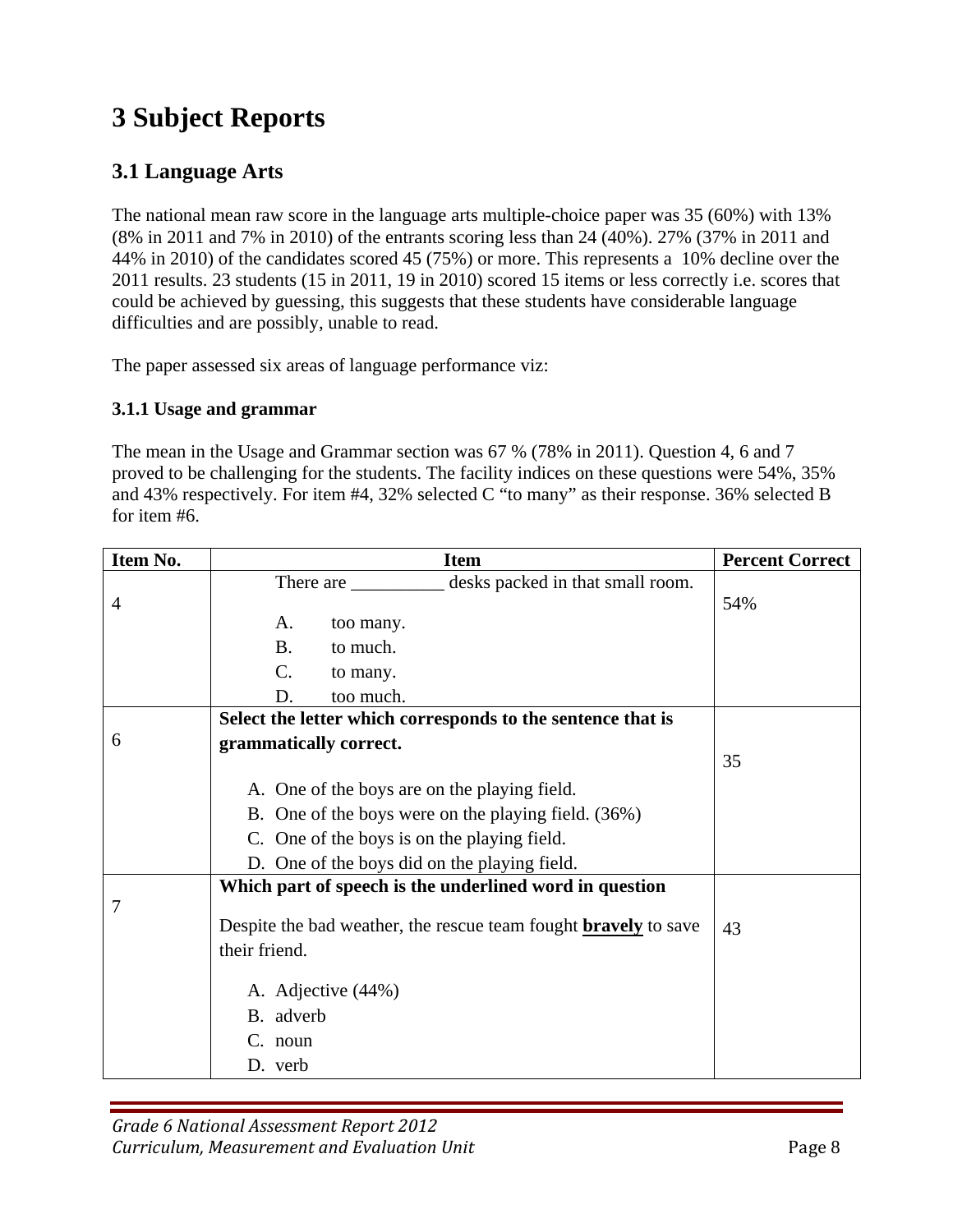## **3.1.2 Vocabulary**

This section was not handled as well as in previous years. The mean score on this section was only 67% as compared to 78% in 2011. Only 1 question was answered correctly by over 60% of the students.

## **3.1.3 Spelling**

While the mean was higher than last year's, students encountered some difficulty with the spelling section. The mean was 67%, as compared to 56% in 2011 and over 75% in 2010. Only 27% of the students answered item 12 correctly and 48% answered item 13 correctly.

| Item No. | <b>Item</b>                               | <b>Percent Correct</b> |
|----------|-------------------------------------------|------------------------|
| 12       | Select the word which is CORRECTLY spelt. | 27                     |
|          | A.<br>occurence                           |                        |
|          | <b>B.</b><br>occurrence                   |                        |
|          | $\mathsf{C}$ .<br>occurance (46%)         |                        |
|          | D.<br>ocurence                            |                        |
|          |                                           |                        |
|          | cortion<br>А.                             |                        |
| 13       | <b>B.</b><br>fourward                     | 48                     |
|          | C.<br>immidiately (39%)                   |                        |
|          | athlete<br>D.                             |                        |
|          |                                           |                        |

#### **3.1.4 Study Skills**

This section was handled better than the 2011 cohort. 68% of the students responded correctly to the questions in this section. Questions 31, 35 and 36 were answered correctly by less than 50% of the candidates.

| Item No. | <b>Item</b>                                                        | <b>Percent Correct</b> |
|----------|--------------------------------------------------------------------|------------------------|
|          | Which word would fall between <b>degree</b> and <b>dehydrate</b> ? |                        |
| 31       |                                                                    | 43                     |
|          | A.<br>degauss                                                      |                        |
|          | degrade<br>Β.                                                      |                        |
|          | $\mathcal{C}$ .<br>degust(35%)                                     |                        |
|          | dehydration<br>D.                                                  |                        |
|          |                                                                    |                        |
| 35/36    | See items in enclosed test booklet.                                | 25/49                  |
|          |                                                                    |                        |
|          |                                                                    |                        |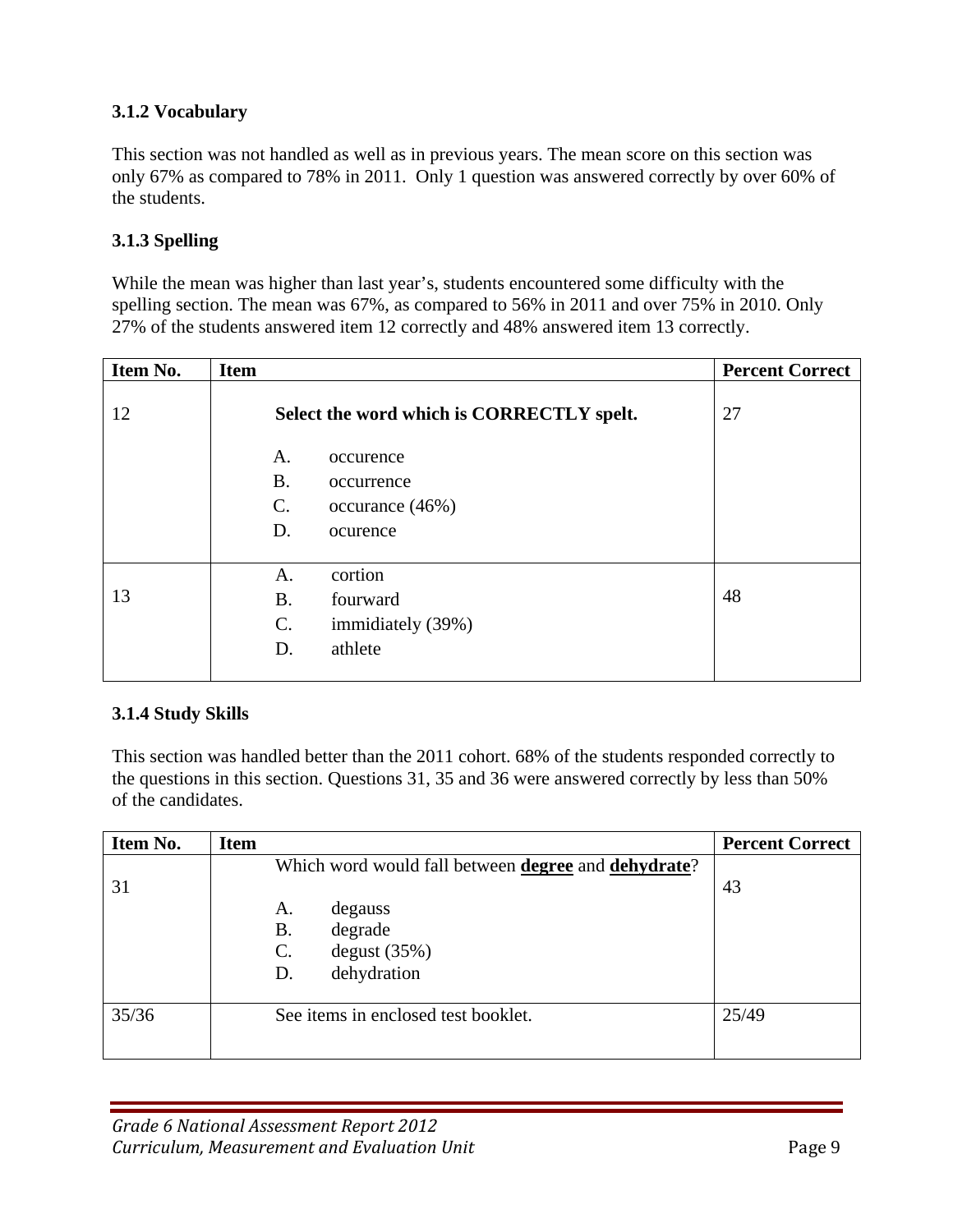## **3.1.5 Comprehension**

Students continue to struggle with the comprehension section of the exam. The mean score for the comprehension section was 60% (65% in 2011). This section consisted of a **Newspaper article, a poem, a recipe and a narrative.** 

Students performed best on the recipe although only about 67% of the students were able to handle this section with ease. The mean scores for the, the poem, the newspaper article and the narrative were 58%, 63% and 51% respectively.

Twelve of the 24 questions were answered incorrectly by over 45% of the students.

## **3.2 Composition**

Three choices of topics were given to students:

- **1. Why my mom or dad is the greatest.**
- **2. I would like to invent a machine that…(continue)**
- **3. Each year thousands of tourists visit Dominica. Write in your own words why you think so many people come to Dominica for their vacation.**

The following five criteria were used for the grading of the compositions: General Impression/Organization, Relevance, Usage and Spelling, Sentence Structure, Capitalization and Punctuation (See Appendix A).

The mean score for the composition was 59%, (62% in 2011; 58% in 2010). The minimum score was 5/40. 32 students attained such scores (15 students in 2011). The maximum score was 39/40 (2 students). 179 students (226 in 2011) obtained scores greater than 80% (32/40) while 44 students (28 in 2011) scored less than 20% (8/40 or less) which seem to indicate that they are operating at about the K level. 194 students (16%) scored 40% or less in the composition and 314 students (24%) were in the low category – scoring 19 or less out of 40. These results show a significant improvement in writing over the previous years.

#### **3.2.1 Strengths**

Markers continue to note the following strengths in good compositions:

- Generally students were able to express themselves clearly.
- Very creative interpretations were given to many of the essays.
- Generally students stayed on topics and handled them quite well.
- Events, for the most part, were properly sequenced and detailed.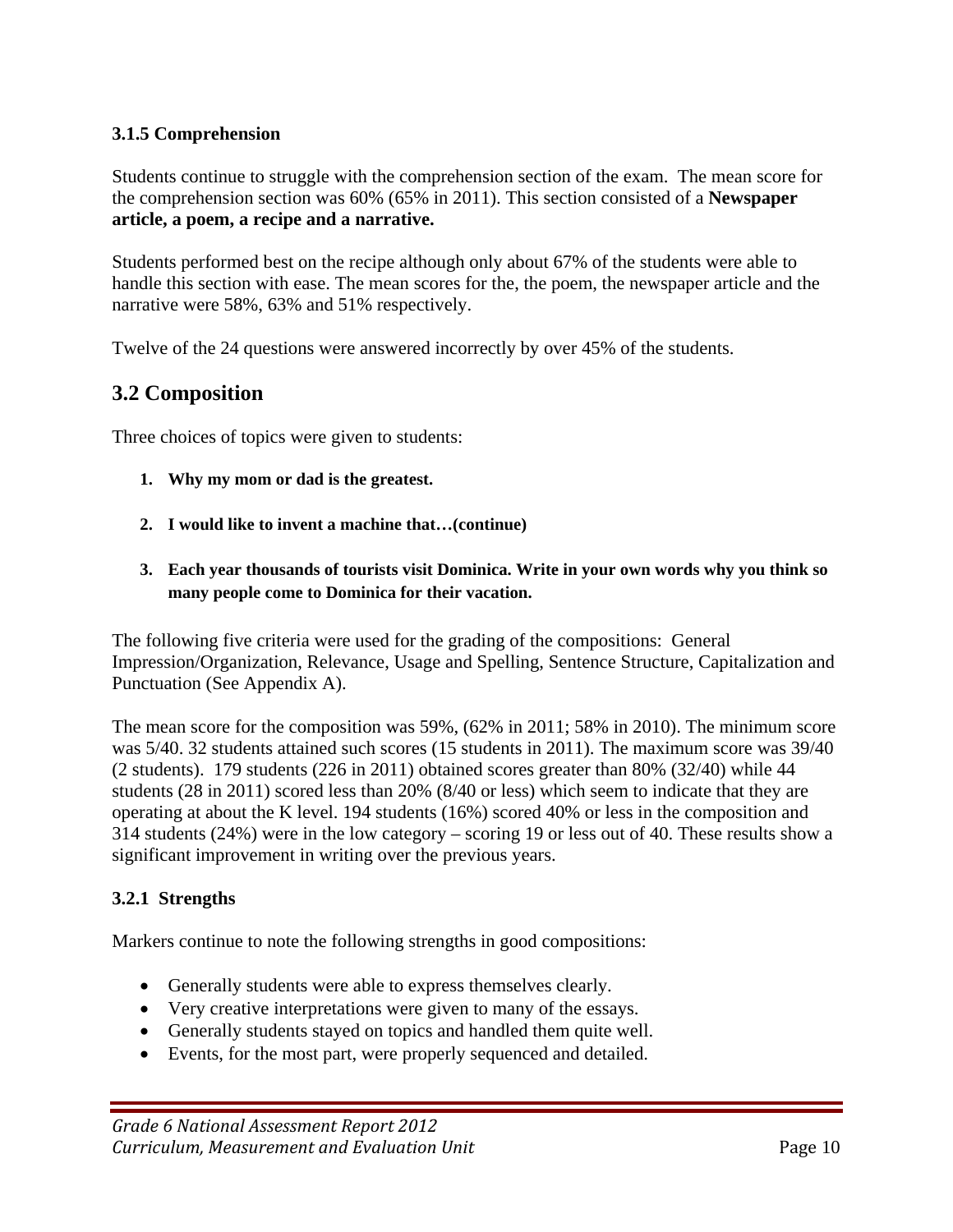## **3.2.2 Areas for improvements**

On the other hand many essays continue to show deficiencies in the following areas:

- Poor mechanics spelling, punctuation and capital letters and grammar
- Usage needs to improve, the students need to learn new words and write at the level of Grade 6 and above.
- A lack of variety in sentences shows that students have not learned sentences structure and use of prepositions to join sentences sufficiently.
- Inattention to paragraphs continues to be a major problem. Many students' essays consisted of one very long paragraph.
- Insufficient use of descriptive words
- Students still have problems with subject/verb agreement
- Many students did not seem to understand what was required of them.

Generally, the weaker compositions were brief and to the point. Some writers had nothing to show, and some, though very few, still are not even to the level of grade K students.

## **3.3 Recommendations for the teaching of writing**

The recommendations from previous years need to be reiterated.

- 1. **Encourage more oral work** public speaking, story telling etc. in the classroom. Provide many opportunities for students to write daily.
- 2. **Have students collect photos and write about it.**
- 3. **Encourage journal writing**
- 4. **Place more emphasis on organisation and relevance** reflect this emphasis when scoring written work.
- 5. **Encourage peer editing and assessment.**
- 6. **Encourage students to read more**, this should help them to model the language and style of a variety of authors.
- 7. **Give regular writing practice (at least twice a week).** Get students to write on a variety of topics using a variety of forms e.g. narrative, description, letter etc. Explain the meaning of key words such as describe, explain, imagine, write, tell etc
- 8. **Teach the basics** a good introduction, good follow up sentences and a good conclusion.
- 9. **Teach the writing process drafting** (key ideas and sequence), **writing**, **editing** and **rewriting**. In class award marks for drafts and rewrites. Let students read their efforts to the class and display the final products in the classroom.

Students must be made to read and write more and practise writing compositions of various types. Descriptive writing should allow students to make use of adjectives, and verb tenses in the context of the writing task. It is also very important that the students are encouraged to use the **Writing Process**.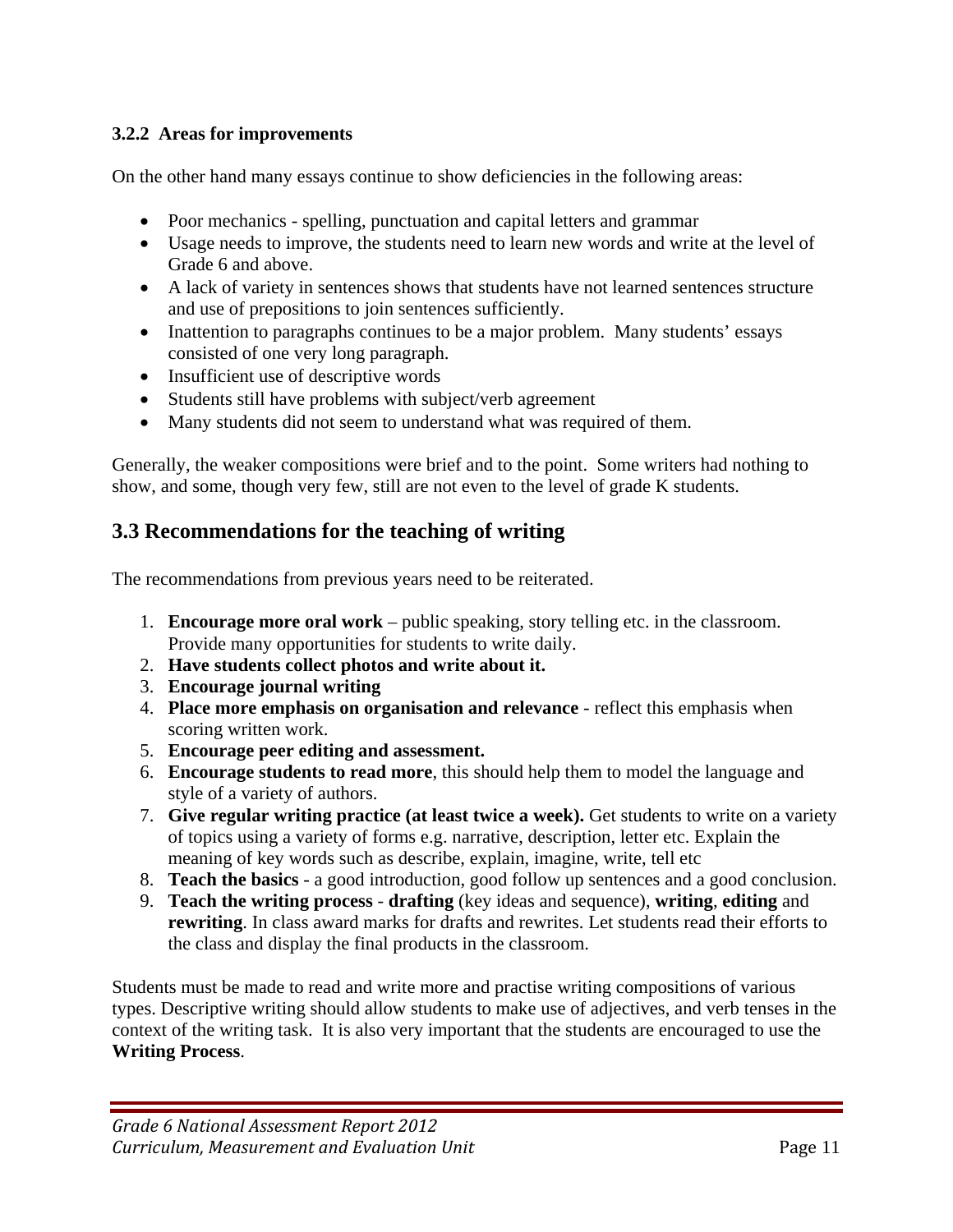# **3.4 Mathematics**

The national mean raw score in mathematics was 40 (out of 60) or 66% (60% in 2010) with 2.3% (5% in 2010) of the entrants scoring less than 15 (25%) and 41% (25% in 2010) scoring 45 (75%) or more.

Students' knowledge and problem solving ability in the areas of number concepts and operations, measurement, geometry, patterns, functions & algebra were tested. Problem solving was incorporated into every section of the paper.

## **3.4.1 Number concepts and operations**

This section included topics such as number concepts, operations, fractions and decimals. The mean score for this section was 66% (66% in 2010). 8 of the 30 questions were answered correctly by less than 50% of the students. Items 3, 9, 10, 11, 25, 26, 28 and 29 were all answered incorrectly by more than half the respondents. For item #3, 25% of the students indicated that we round off numbers when we want to count fast.

| Item No.  | <b>Item</b> |                                                               | <b>Percent Correct</b>               |
|-----------|-------------|---------------------------------------------------------------|--------------------------------------|
| 3         |             | In which situation is it best to round off numbers?           |                                      |
|           |             | When giving your age to your doctor<br>A.                     | 36                                   |
|           |             | <b>B.</b><br>When measuring the space for a door              |                                      |
|           |             | C.<br>When doing groceries at the supermarket                 |                                      |
|           |             | Whenever we want to count fast $(25%)$<br>D.                  |                                      |
| 9, 10, 11 |             | See attached test booklet for items 9, 10 and 11              | $(9)$ 42%, $(10)$ 37%,<br>$(11)$ 31% |
|           | 2.          | Mary and Sam ate 3 of a pizza each. Afterwards, Mark          |                                      |
| 25        |             | ate $\frac{z}{z}$ of that same pizza. How much pizza is left? |                                      |
|           |             | 10                                                            | 31                                   |
|           |             | A.                                                            |                                      |
|           |             | $\frac{2}{5}$ $\frac{2}{10}$<br>$\mathbf{B}.$                 |                                      |
|           |             | $\frac{1}{2}$<br>C.                                           |                                      |
|           |             | $\frac{8}{10}$<br>D.                                          |                                      |
|           |             |                                                               |                                      |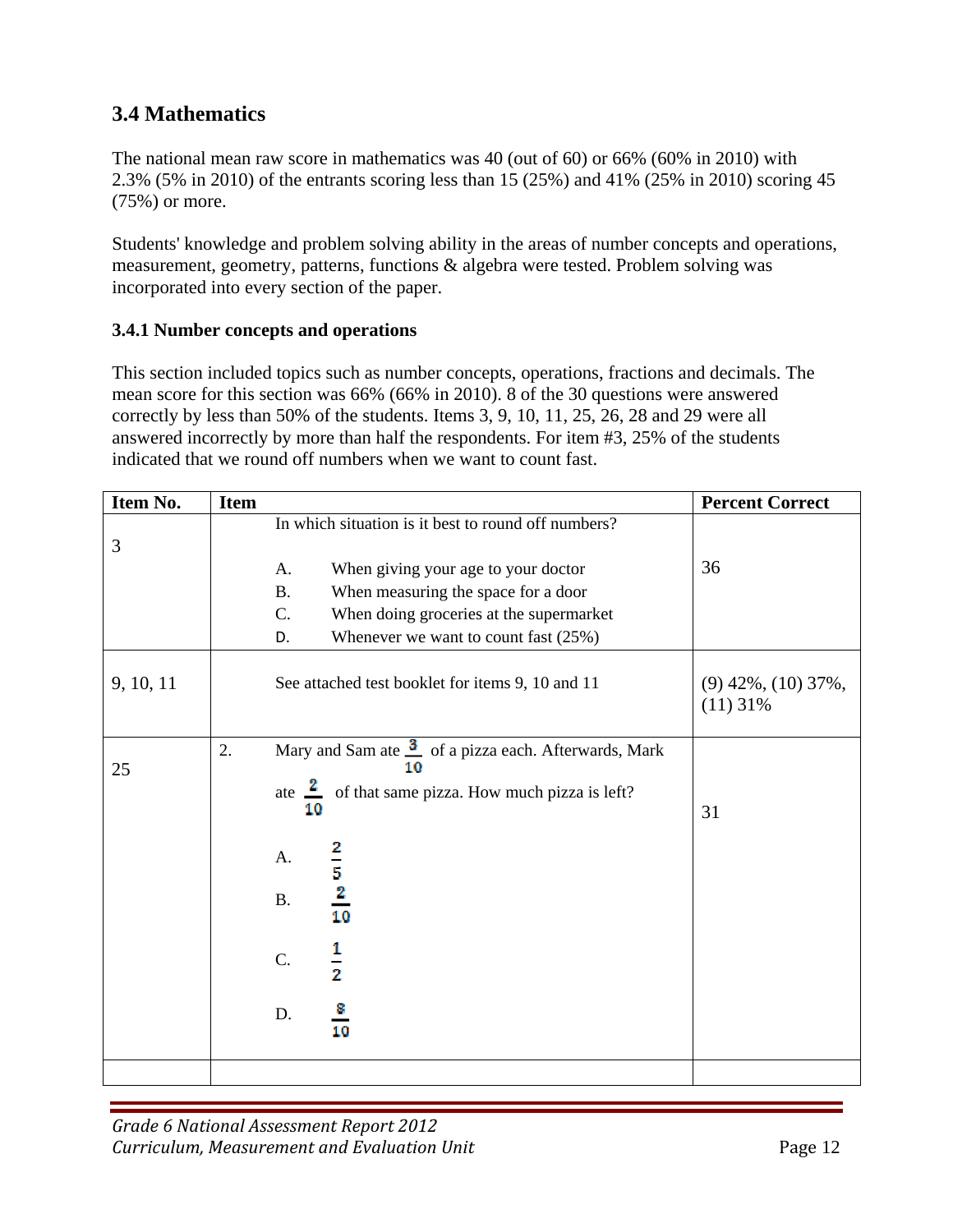| 26 | 3. | $\mathbf{2}$<br>$\frac{4}{5}$ , $\frac{8}{8}$ , $\frac{2}{4}$ , $\frac{1}{9}$ written in ascending order is | 47 |
|----|----|-------------------------------------------------------------------------------------------------------------|----|
|    |    | A. $4/5$ , $2/4$ , $3/8$ , $1/9$                                                                            |    |
|    |    | B. $4/5$ , $3/8$ , $2/4$ , $1/9$                                                                            |    |
|    |    | c. $1/9, 3/8, 2/4, 4/5$                                                                                     |    |
|    |    | $4/5$ , $3/8$ , $2/4$ , $1/9$<br>D.                                                                         |    |
| 28 | 4. | Which of the decimals below is closest to 1?                                                                | 28 |
|    |    | A.<br>0.01(37%)                                                                                             |    |
|    |    | <b>B.</b><br>0.2(34%)                                                                                       |    |
|    |    | C.<br>0.3                                                                                                   |    |
|    |    | D.<br>0.6                                                                                                   |    |
| 29 | 5. | Convert $3\frac{2}{7}$ to an improper fraction                                                              | 29 |
|    |    | A. $\frac{5}{7}$ (51% selected option A)                                                                    |    |
|    |    | $\frac{23}{7}$<br>B <sub>1</sub>                                                                            |    |
|    |    | $\frac{27}{3}$<br>$\mathbf C.$                                                                              |    |
|    |    | $\frac{32}{7}$<br>D.                                                                                        |    |

As can be seen, students experience difficulties when working with fractions and decimals and when solving mathematical problems. The overall average for the items dealing with fractions was only 46%.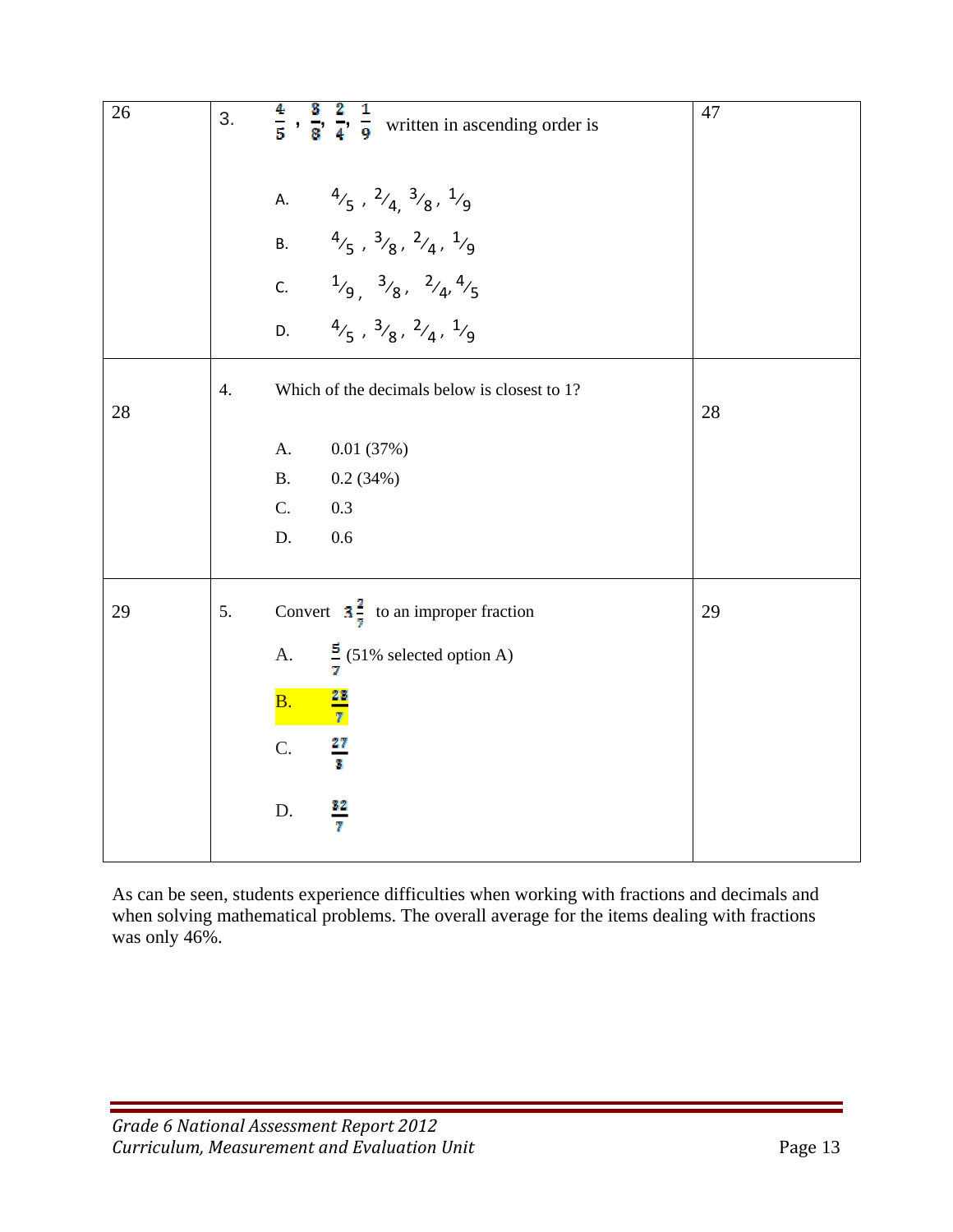## **3.4.2 Measurement**

Students continue to show poor performance in the area of measurement. They experienced most problems with this section. The average score was 48% (58% in 2011; 53% in 2010). Eight of the 15 questions in this section were answered correctly by less than half of the candidates. Less than half the candidates answered items 33, 35, 37, 38, 39, 41, 42, and 43 correctly.

| Item No. | <b>Item</b>                                                                                                                                                                                                                                                               | <b>Percent</b><br><b>Correct</b> |
|----------|---------------------------------------------------------------------------------------------------------------------------------------------------------------------------------------------------------------------------------------------------------------------------|----------------------------------|
| 33       | A thin wire 20 centimetres long is formed into a rectangle. If the<br>width of this rectangle is 4 centimetres, what is its length?<br>A. 5 centimetres (32%)<br>B. 6 centimetres<br>C. 12 centimetres<br>D. 16 centimetres                                               | 33                               |
| 35       | Which of these is closest to the length of the pencil in the figure?<br>1.<br>A. 9 cm (38% selected A)<br><b>B.</b> 10 cm<br>C. 11 cm<br>D. 13 cm                                                                                                                         | 21                               |
| 37       | A school needs to build a fence around its playing field. The field is 42<br>metres long and 21 metres wide. How much fencing will be needed?<br>A <sub>1</sub><br>21 <sub>m</sub><br><b>B.</b><br>63 m (43% selection)<br>126 <sub>m</sub><br>$C_{\cdot}$<br>D.<br>882 m | 33                               |
| 38       | See attached test booklet                                                                                                                                                                                                                                                 | 26                               |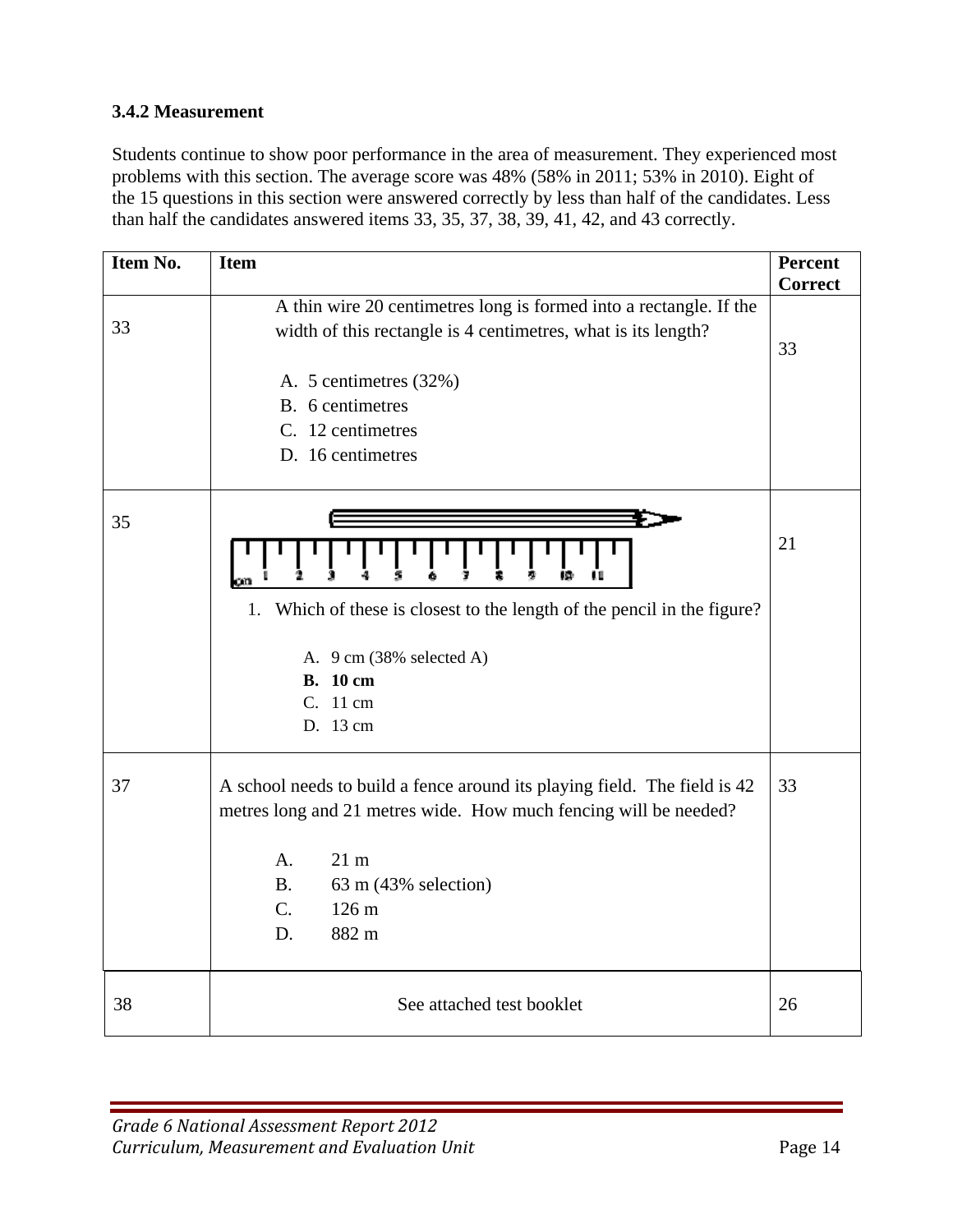| 39 | Farmer Ken has a rectangular plot of land. The area of the land is 144<br>$m2$ . If one side is 16 m long, what is the length of the other side?          |    |  |
|----|-----------------------------------------------------------------------------------------------------------------------------------------------------------|----|--|
|    | 9 <sub>m</sub><br>A.                                                                                                                                      |    |  |
|    | <b>B.</b><br>128 <sub>m</sub>                                                                                                                             |    |  |
|    | $C_{\cdot}$<br>$160 \text{ m}$                                                                                                                            |    |  |
|    | D.<br>2304 m                                                                                                                                              |    |  |
|    |                                                                                                                                                           |    |  |
| 41 | Javis bought 9 pounds of beef at \$7.25 per pound. He gave 2 coupons to<br>the clerk and saved \$8.35 on his purchase. How much did he pay<br>altogether? | 31 |  |
|    | \$1.10<br>E.                                                                                                                                              |    |  |
|    | F.<br>\$15.60                                                                                                                                             |    |  |
|    | G.<br>\$56.90                                                                                                                                             |    |  |
|    | H.<br>\$65.25                                                                                                                                             |    |  |
|    |                                                                                                                                                           |    |  |

It is clear that students had issues with problem solving and mathematical comprehension. Hence, teachers should place greater emphasis on the problem solving and assist students with problem solving procedures.

## **3.4.3 Statistics and data handling**

Unlike, previous years, students performed well in the area of statistics and data handling. The mean for this section is 73%. Only one question was answered by less than 50% of the students.

| $\epsilon$<br>See attached test booklet.<br>ັບ | 47 |
|------------------------------------------------|----|
|------------------------------------------------|----|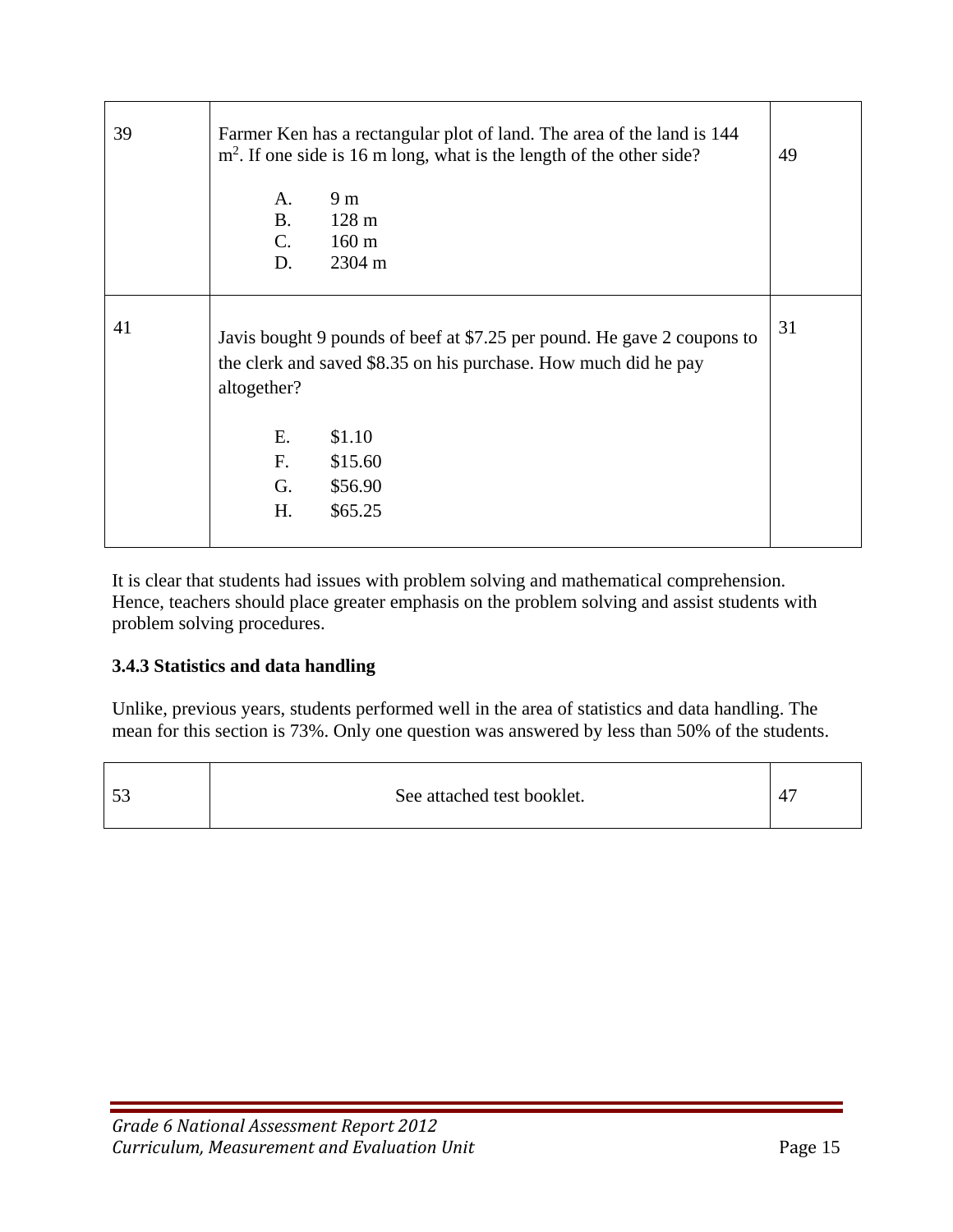## **3.5 Science**

The national mean raw score in science was 30 or 60% *(69 in 2011)* 13%*.* of the entrants scored 20 or less (4. 9% in 2011; 9% in 2010) and 14% (28% in 2011; 26% in 2010), scored 40 (80%) or more. The paper was divided into the four sub-areas of life processes, earth & space and the physical sciences and agriculture.

### **3.5.1 Life Processes**

The average for this section was 62% (71.6% in 2011; 67% in 2010). Four questions were answered incorrectly by more than 50% of the candidates. In fact, 71% of the candidates answered item 6 incorrectly and 69% answered item 14 incorrectly.

| Item No. | <b>Item</b>                                                                                                   | <b>Percent Correct</b> |
|----------|---------------------------------------------------------------------------------------------------------------|------------------------|
| 6        | Which animal competes with the frog for food?<br>(see diagram in test booklet)                                | 29                     |
|          | A. rooster<br>B. earthworm<br>C. snake<br>D. lizard                                                           |                        |
| 14       | What is responsible for picking up the oxygen in lungs and<br>carrying it to all the body cells that need it? | 31                     |
|          | A. Red blood cells<br>B. White blood cells<br>C. Veins<br>D. Arteries (also 31%)                              |                        |

#### **3.5.2 Earth and Space,**

The mean for this section was 61% (70% in 2011; 66% in 2010) with three of the 10 questions (17, 21 and 23) being answered correctly by less than 50% of the respondents.

| Item No. | Item                                                                                                                                               | <b>Percent Correct</b> |
|----------|----------------------------------------------------------------------------------------------------------------------------------------------------|------------------------|
|          | Which of these is the quickest way to dry a white shirt?                                                                                           |                        |
|          | A. leave it in a warm shady area<br>B. hang it up in your bathroom<br>C. stretch it out on the top of a fence<br>D. throw it out into the sunlight | 48                     |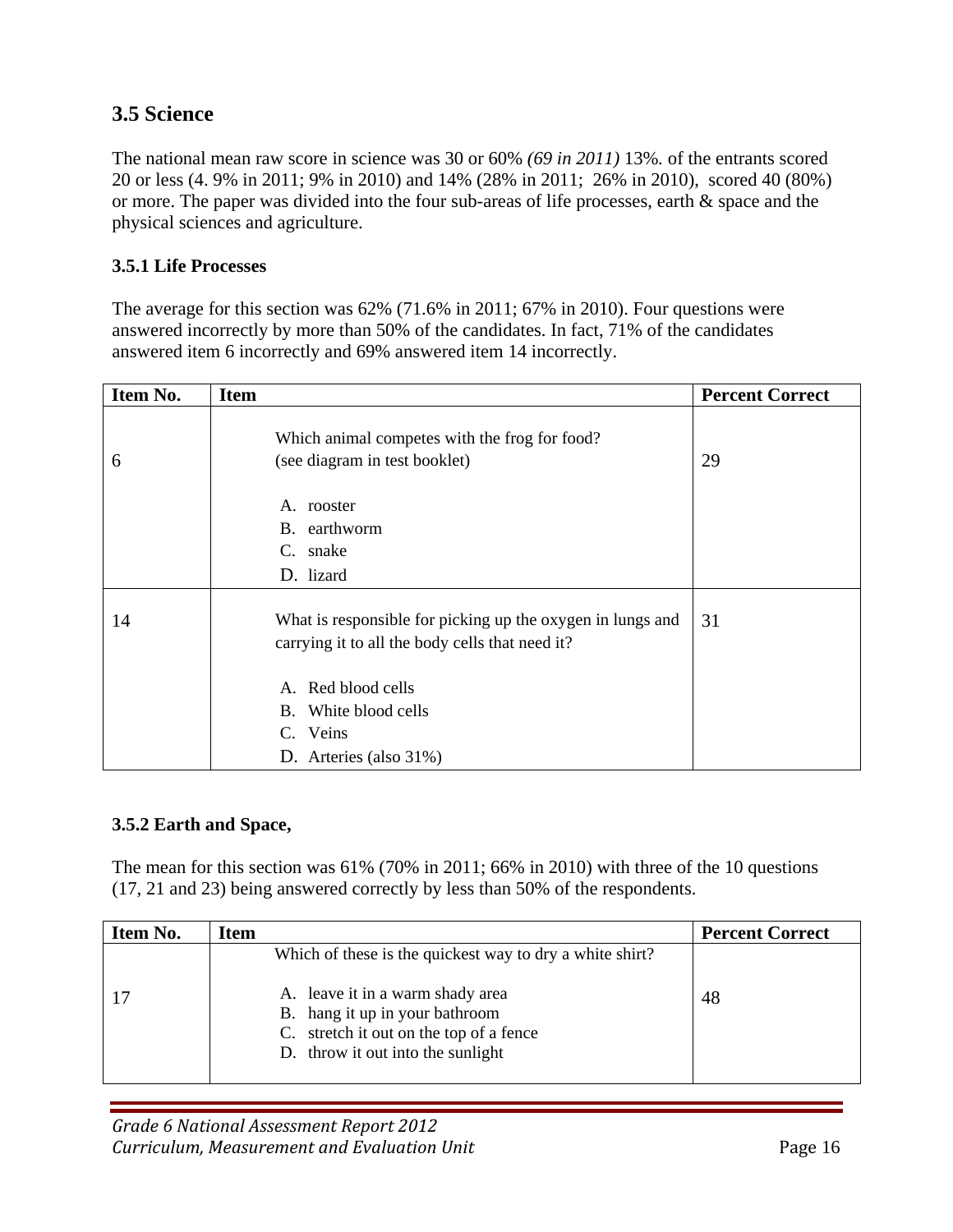| How long does it take the moon to travel around the earth? | 29 |
|------------------------------------------------------------|----|
| 1 day $(39\% \text{ selected A})$<br>A.                    |    |
| 2 week<br><b>B.</b>                                        |    |
| 27 days (29%)<br>$C_{\cdot}$                               |    |
| year $(29%)$                                               |    |

## **3.5.3 Physical Sciences**

This average on this section was also 61%. Four of the questions proved to be a bit challenging for the students. Items 32, 33, 37 and 40 were answered incorrectly by more than 50% of the candidates.

| Item No. | <b>Item</b>                                                                                          | <b>Percent Correct</b> |
|----------|------------------------------------------------------------------------------------------------------|------------------------|
| 32/33    | (See questions in attached test booklet)                                                             | 39 each                |
| 37       | Which state of matter has a definite volume but NO definite<br>shape?<br>solid<br>A.<br>liquid<br>В. | 39                     |
|          | C.<br>gas<br>plasma<br>D.                                                                            |                        |

## **3.5.4 Agriculture**

Again students did not perform very well on this section. Only about 56% (58% in 2011) of the students handled this section with relative ease. Four of the 10 questions were answered incorrectly by over 50% of the students. Only 28% of the students answered item 46 correctly while 84% of the students answered item 49 incorrectly.

| Item No. | <b>Item</b>                                                      | <b>Percent Correct</b> |
|----------|------------------------------------------------------------------|------------------------|
|          | Which of these would compete with a farmer's crops for important |                        |
|          | nutrients?                                                       |                        |
| 46       |                                                                  | 28                     |
|          | A. elephant grass                                                |                        |
|          | B. pests                                                         |                        |
|          | birds<br>C.                                                      |                        |
|          | rodent<br>D.                                                     |                        |
|          |                                                                  |                        |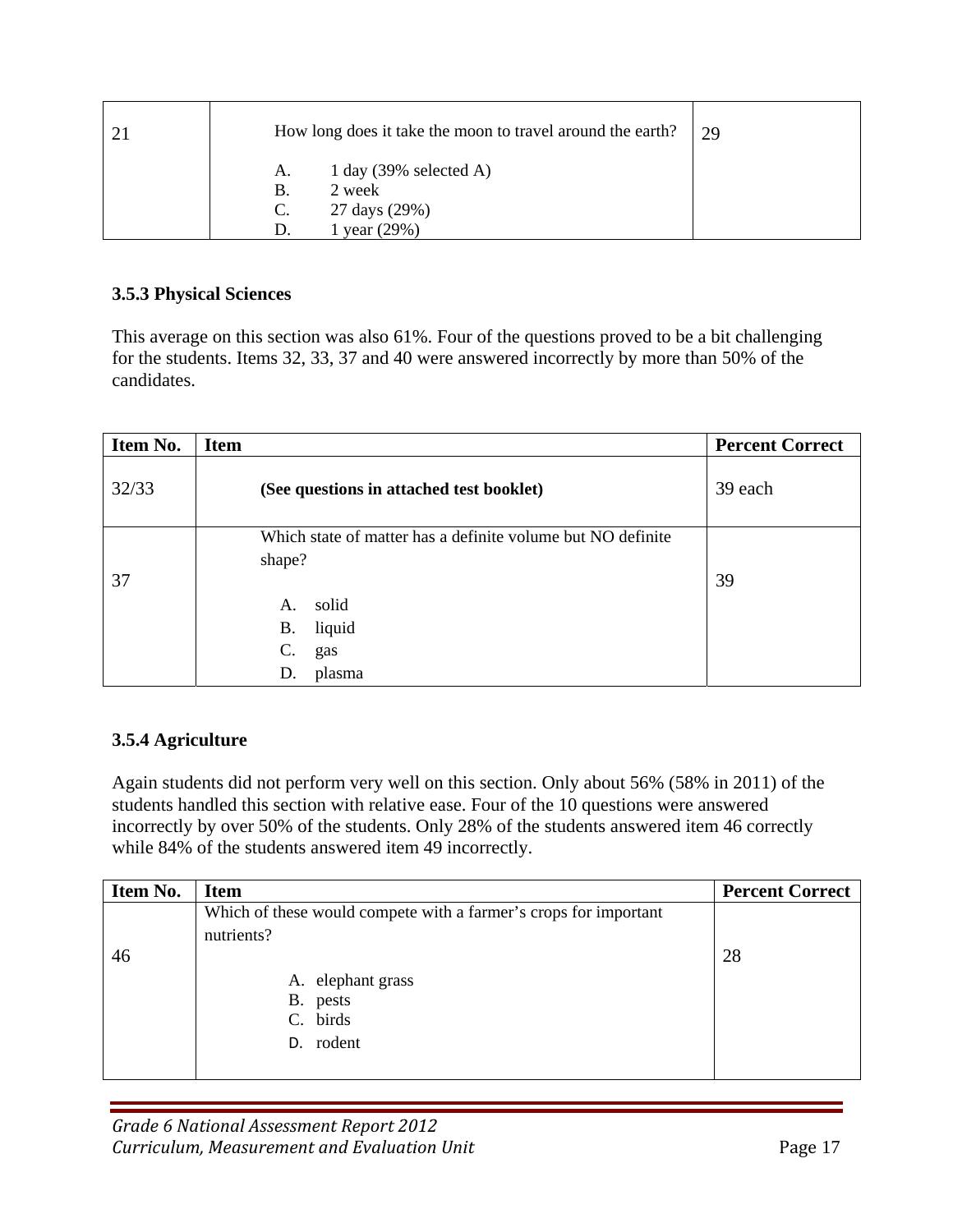| 49 |    | Which of these is a disease which affects pigs? | (16%) |
|----|----|-------------------------------------------------|-------|
|    | А. | Foot and mouth                                  |       |
|    | Β. | pox                                             |       |
|    | C. | rabies $(35%)$                                  |       |
|    | D. | scurvy $(35\%)$                                 |       |

While the National Curriculum may make reference to fish under the agriculture section, teachers are allowed to and should include other animals such as pigs, goats, chicken, cattle, rabbits etc.

## **3.6 Social Studies**

This year the social studies paper was the least challenging of all the papers. Like last year, the national mean raw score was 33.5 or 67% (70% in 2010) with 7.5% ( 9.5% in 2011; 5% in 2010) of the entrants scoring 20 or less (40% or less) and 25% (21% in 2011; (31% in 2010) scoring 40 (80%) or more. four major strands were assessed –civic ideals and practices, people and places, resources, and social issues and change (see Appendix B).

## **3.6.1 Civic Ideas and Practices**

The mean for this section was 63.4% (67.4% in 2011). Six items in this section were answered incorrectly by over 50% of the respondents. Item 7 was answered incorrectly by 88% of the students. 65% chose option D as their answer. And Item 18 was answered correctly by only 14% of the candidates

| Item No. | Item                                                                                                                                             | <b>Percent Correct</b> |
|----------|--------------------------------------------------------------------------------------------------------------------------------------------------|------------------------|
|          | Why were trade unions were formed?                                                                                                               | 12                     |
|          | A. make laws for the country<br><b>B.</b> provide protection for workers<br>C. collect tax for the country<br>D. control trade between countries |                        |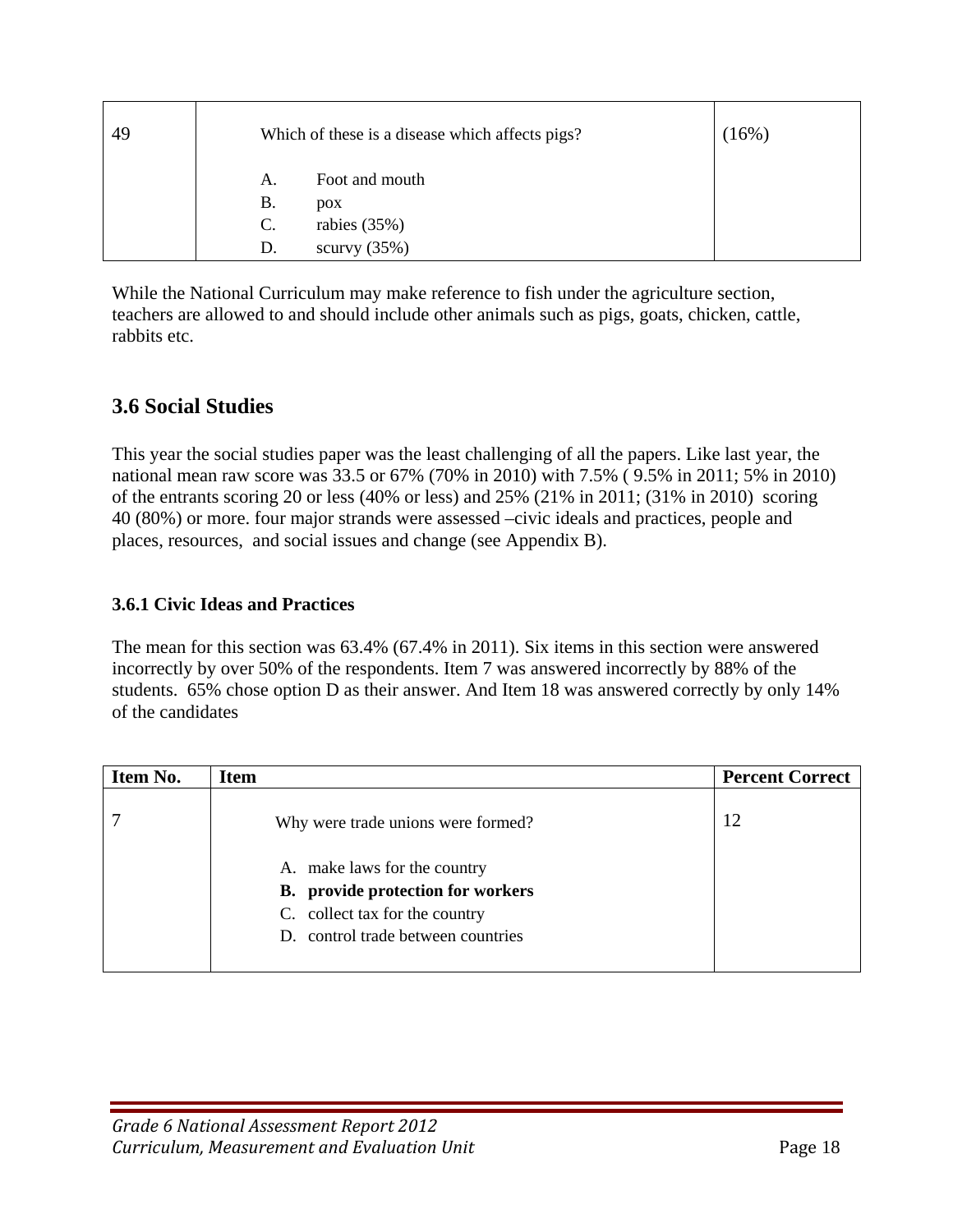| 18 | Shayne usually plays football with Ross and some other<br>friends after school. What type of group is best<br>portrayed? | 14 |
|----|--------------------------------------------------------------------------------------------------------------------------|----|
|    | A. Peer group<br>B. Formal group<br>C. Sports club<br>D. Voluntary group                                                 |    |

For item 18, 60% gave sports club (option C) as the correct response. **3.6.2 Location, People and Places** 

The average for this section was 72%. Only two questions were answered incorrectly by less than 60% of the students. None of the questions were answered incorrectly by less than 50% of the students. In fact, students performed best in this section. Only 1 question (21) was answered correctly by exactly half the number of students.

| Item No. | <b>Item</b>               | <b>Percent Correct</b> |
|----------|---------------------------|------------------------|
|          | See attached test booklet | 50                     |

#### **3.6.3 Resources**

68% of the students answered most of the items correctly. Items 31 and 38 were the only items answered incorrectly by more than 50% of the candidates. 25% indicated that "Forests are important because everything we need to build our homes come from the forests" (option D).

| Item No. | <b>Item</b>                                             | <b>Percent Correct</b> |
|----------|---------------------------------------------------------|------------------------|
|          | Why are forests are important?                          | 47                     |
|          | A. That's where our rivers begin.                       |                        |
|          | B. All of our food comes from the forests.              |                        |
|          | C. They provide a home for our flora and fauna.         |                        |
|          | D. Everything we need to build our homes comes from the |                        |
|          | forests.                                                |                        |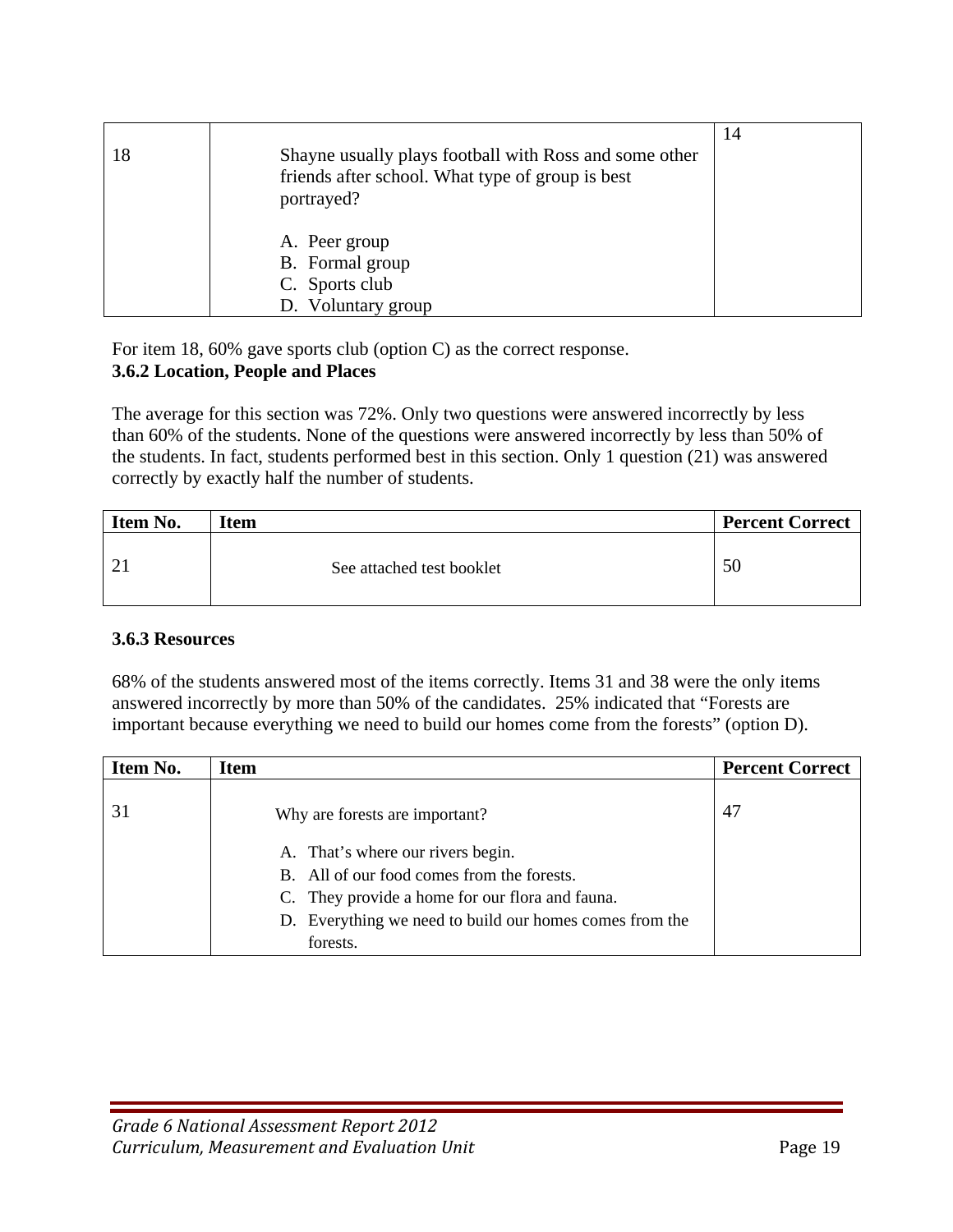## **3.6.4 Social Issues and Change**

There was an 8% improvement in this section. About 66% of the students were able to answer this section correctly (58% in 2011). 3 of the 10 questions (44, 46 and 47) in this section were answered incorrectly by more than 50% of the candidates.

| Item No. | <b>Item</b>                                                                                                                                                                                                                                                                        | <b>Percent Correct</b> |
|----------|------------------------------------------------------------------------------------------------------------------------------------------------------------------------------------------------------------------------------------------------------------------------------------|------------------------|
| 44       | Drug addicts are dangerous to society because they                                                                                                                                                                                                                                 | 47                     |
|          | A. take too many different types of drugs.<br>B. import drugs into the country.<br>C. steal to satisfy their habits.<br>D. become vagrants and beg too much.                                                                                                                       |                        |
| 46       | Nowadays more people are getting a higher education. This is<br>because<br>A. the government is paying for their classes.<br>B. the internet makes it easier to do online courses.<br>C. every country now has a university.<br>D. Everybody can get a degree at the state college | 44                     |
| 47       | See attached test booklet                                                                                                                                                                                                                                                          | 42                     |

It should be noted that 40% of the test was based on Dominica while 38% was general knowledge. 16% was based on the region and 6% was based on the wider world.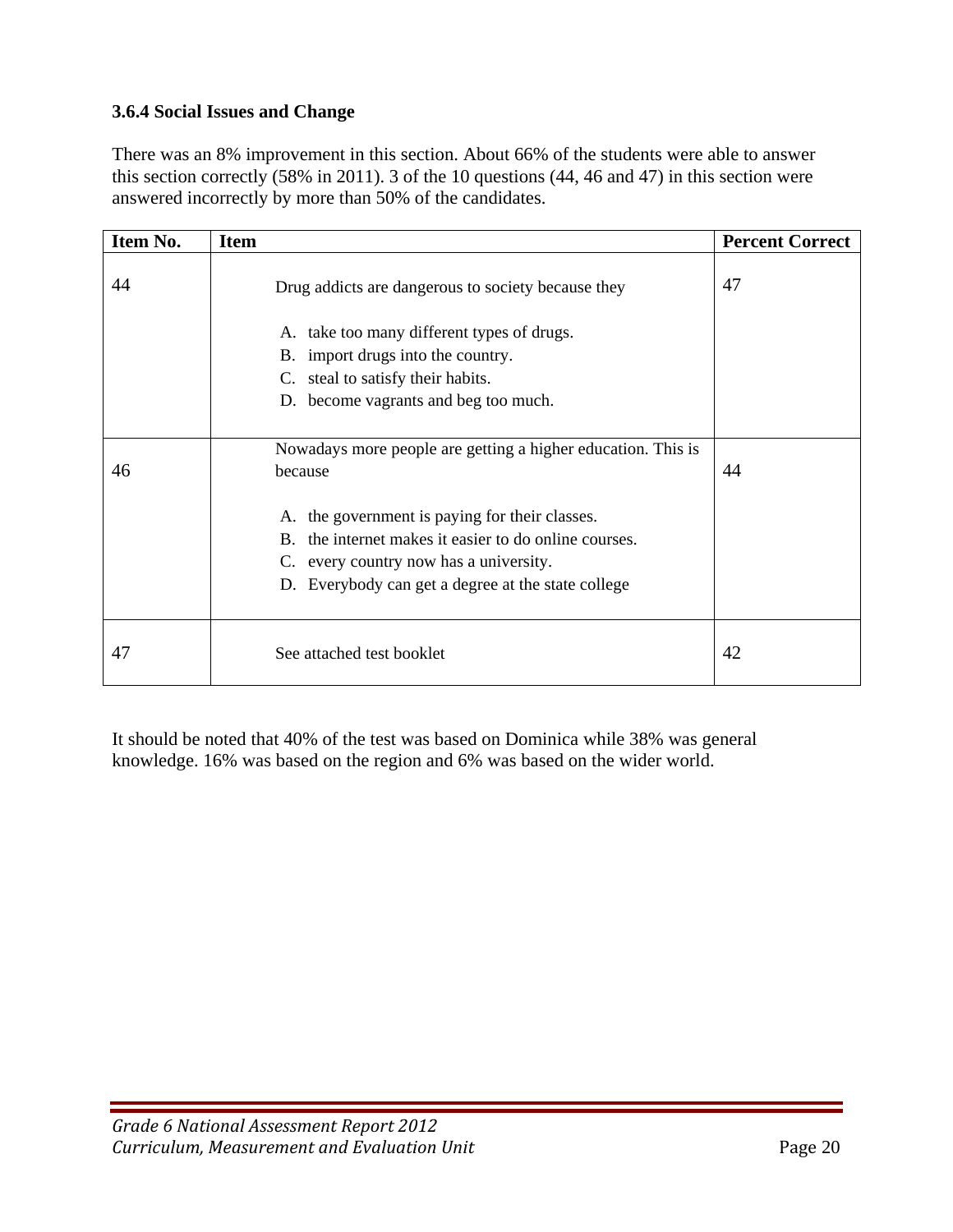# **Appendices**

# **Appendix A**

### **GRADE SIX NATIONAL ASSESSMENT 2012**

## **COMPOSITION MARKING SCHEME**

| <b>AREA</b>                                                                                    | <b>HIGH</b> | <b>MIDDLE</b> | <b>LOW</b> |  |
|------------------------------------------------------------------------------------------------|-------------|---------------|------------|--|
| Ideas/Organisation                                                                             | $8 - 10$    | $5 - 7$       | $1 - 4$    |  |
| Relevance to Topic                                                                             | $8 - 10$    | $5 - 7$       | $1-4$      |  |
| Sentence Structure                                                                             | $8 - 10$    | $5 - 7$       | $1-4$      |  |
| Usage and Spelling                                                                             | $4 - 5$     | $2 - 3$       | 1          |  |
| Capitalization and Punctuation                                                                 | $4 - 5$     | $2 - 3$       | 1          |  |
| <b>TOTAL</b>                                                                                   | $35 - 40$   | 20-34         | $5 - 19$   |  |
| <b>Minimum Score</b> $=$ 5 (mainly to indicate that student was registered or attempted exam.) |             |               |            |  |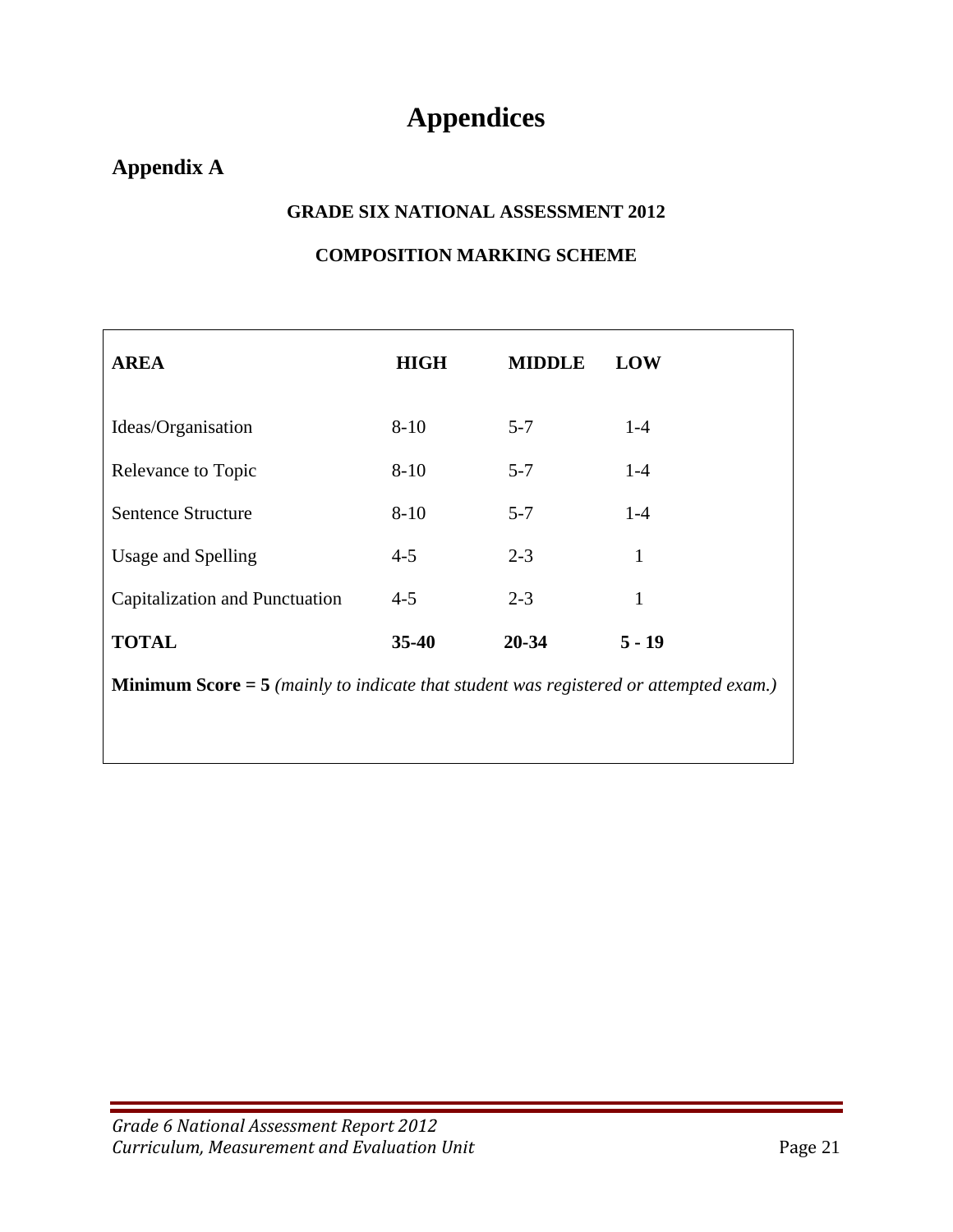#### **G6NA Composition: Marking Scheme Details**

#### **IDEAS/ORGANISATION**

- **HIGH** The opening is effective and catches the interest of the reader. There is no wandering, and organisation is clear and sequential. Content is adequately informative and reflects sound, logical details that support the main idea. Transitions clearly show how ideas are connected. The closing is effective and gives the reader the impression that the process is over, and there is an understandable conclusion. Anticipated questions are answered.
- **MIDDLE** There is a general introduction but the reader's interest is not captured. Few ideas given but content is not adequate enough to support main ideas. Transitions sometimes work but are unclear at other times. The reader is not provided with the necessary background and the reader is left with some questions. Sequence is unclear and there is little or no sense of closure.
- **LOW** The opening does not catch the attention of the reader. Necessary background is lacking. Connections between ideas are confusing or absent. The sequence is confusing and there is no sense of closure or completeness at the end of the composition. Information is limited or unclear or the length is not adequate for development.

#### **RELEVANCE TO TOPIC**

- **HIGH** Details and incidents relate to the topic and purpose of the composition. The purpose of the writing is reflected in the writers' arrangement of ideas. Narratives make the reader think about the writer's point of view.
- **MIDDLE** Details and incidents are not clearly related to the topic. The information in the essay is unnecessary and elements of the writing are unrelated to the topic.
- **LOW** Details and incidents are unrelated to the topic. Information given is completely irrelevant and leaves the reader unclear about the purpose of the composition.
	- *A composition, which scores 1 on this scale, may not obtain a total score above 15 marks for the entire composition.*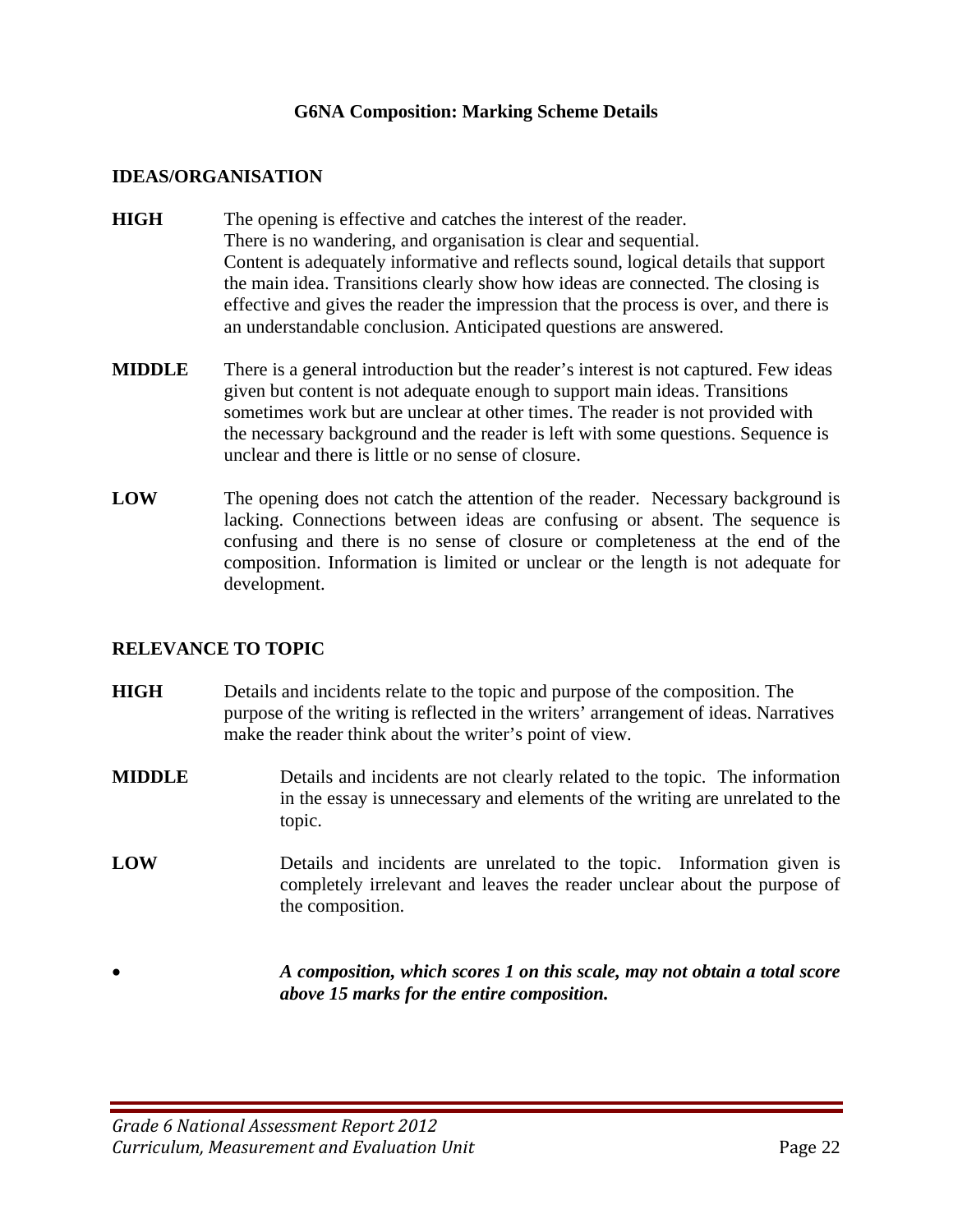## **SENTENCE STRUCTURE**

| <b>HIGH</b>   | The writer displays interesting variety of structures which are effectively<br>employed. Sentences are constructed in a way that enhances the meaning<br>of the passage. Dialogue sounds natural. Beginnings are purposeful and<br>varied.                       |
|---------------|------------------------------------------------------------------------------------------------------------------------------------------------------------------------------------------------------------------------------------------------------------------|
| <b>MIDDLE</b> | The writer displays an interesting variety of structures but these are at<br>times clumsy or ambiguous. Sentences are usually constructed correctly.<br>Some variety in beginnings attempted.                                                                    |
| LOW           | Structures are little more than simple sentences. They are repeated to the<br>effect that the paper becomes boring or predictable. Sentences are<br>choppy, incomplete or awkward. Many sentences begin the same way<br>(and, so, but, and then, because, etc.). |

## **USAGE AND SPELLING**

| <b>HIGH</b>   | Words convey the meaning in a precise and natural way. Words used are<br>specific and accurate and it is easy to understand what the writer means.<br>Usage is appropriate and spelling attracts little or no attention. Error in<br>spelling reflects meaningful guesses. Lively verbs and modifiers add depth<br>to the writing. |
|---------------|------------------------------------------------------------------------------------------------------------------------------------------------------------------------------------------------------------------------------------------------------------------------------------------------------------------------------------|
| <b>MIDDLE</b> | Words are adequate and correct. Verbs and modifiers add some depth to<br>the writing. Usage efforts are few and do not detract from the impact of<br>the composition. Spelling errors are few. Most guesses are reasonable<br>and do not detract from the impact of the composition.                                               |
| LOW           | Writer has limited vocabulary. Errors in usage and spelling detract<br>substantially from the readability and impression of the composition. The<br>reader must stop and puzzle over words to figure out what they are or what<br>the writer intended.                                                                             |
|               | <b>CAPITALIZATION AND PUNCTUATION</b>                                                                                                                                                                                                                                                                                              |

| HIGH          | In general, punctuation is accurate and used to make writing clear and<br>readable. Consistent application of capitalization skills is present. |
|---------------|-------------------------------------------------------------------------------------------------------------------------------------------------|
| <b>MIDDLE</b> | Errors in capitalization and punctuation may be present but do not<br>perceptibly detract from the clarity and readability of the paper.        |
| LOW           | Error in capitalization and punctuation substantially detract from the<br>clarity and readability of the composition,                           |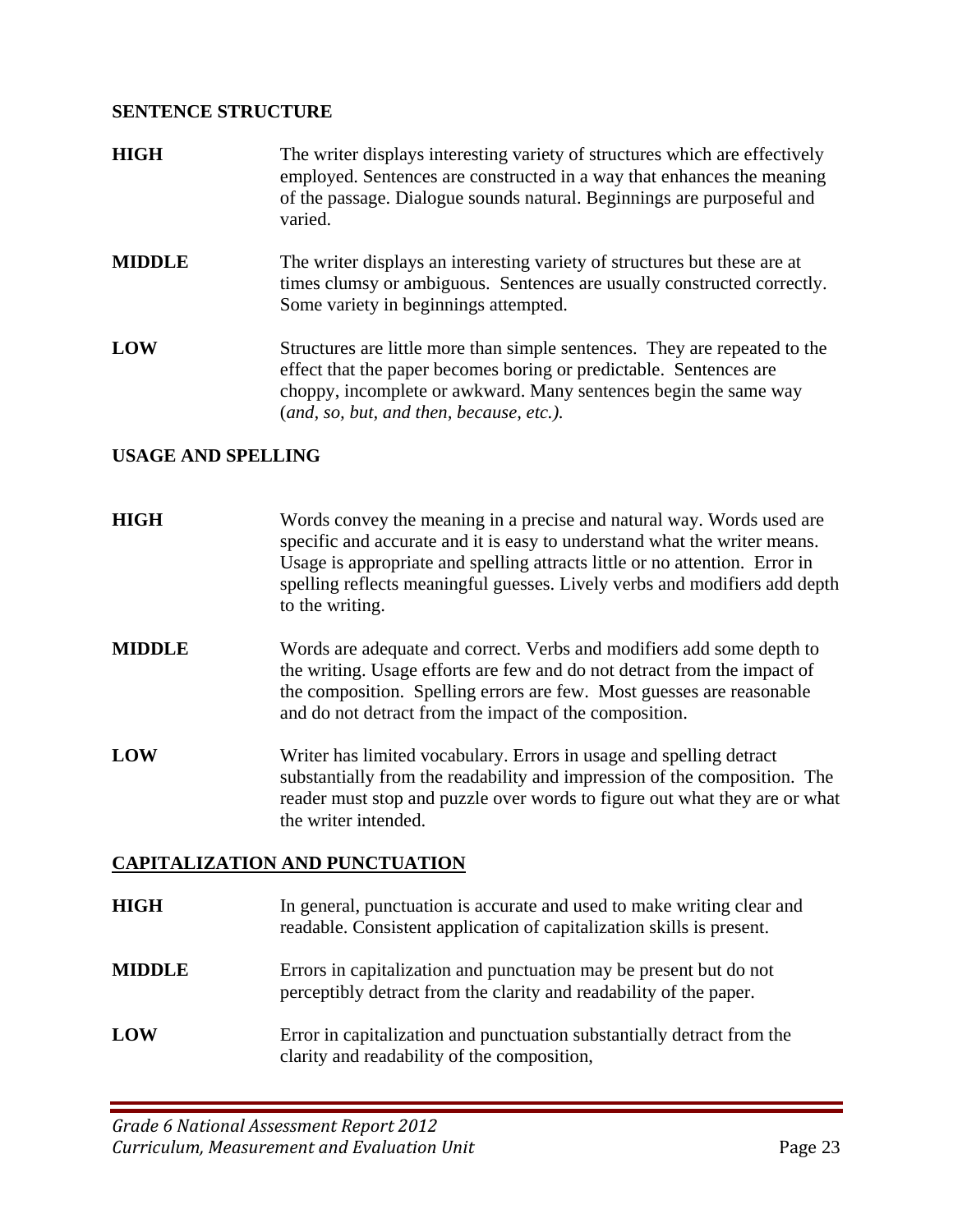# **Appendix B**

# **Subject Specifications**

# **Science Paper**

| <b>Topic</b>                  | $P^{\text{up}}$ $P^{\text{up}}$ $P^{\text{up}}$ $P^{\text{up}}$ $P^{\text{up}}$<br><b>Subtopic</b> | <b>Know</b>    | CU             | <b>Reason</b>  | <b>Total</b>   | <b>Total</b> |
|-------------------------------|----------------------------------------------------------------------------------------------------|----------------|----------------|----------------|----------------|--------------|
|                               |                                                                                                    |                |                |                |                |              |
| Life science                  | Living things in the                                                                               | 1              | $\overline{2}$ | $\overline{2}$ | 5              |              |
|                               | environment                                                                                        |                |                |                |                |              |
|                               | Plants and animals                                                                                 | $\overline{2}$ | $\overline{2}$ | $\overline{2}$ | 6              |              |
|                               | Adaptations of organisms                                                                           | 1              | $\overline{2}$ | $\mathbf{1}$   | $\overline{4}$ | 15           |
| <b>Earth and</b>              | Weather and climate                                                                                | 1              | $\overline{2}$ | 1              | 4              |              |
| space                         | Resources                                                                                          |                | $\overline{2}$ |                | 4              |              |
|                               | Solar system                                                                                       | 1              | 1              |                | $\overline{2}$ | 10           |
| <b>Physical</b>               | Energy                                                                                             | $\overline{2}$ | $\overline{2}$ | 2              | 6              |              |
| science                       | Forces                                                                                             |                | $\overline{2}$ | 1              | 4              |              |
|                               | Matter                                                                                             | 1              | $\overline{2}$ | $\overline{2}$ | 5              | 15           |
| <b>Agriculture</b><br>science | <b>Agricultural practices</b>                                                                      |                | $\overline{2}$ |                | 3              |              |
|                               | Crops                                                                                              | 1              | $\overline{2}$ | 1              | $\overline{4}$ |              |
|                               | Animals                                                                                            | 1              | 1              | 1              | 3              | 10           |
|                               |                                                                                                    |                |                |                | 50             | 50           |

A single 1 hour paper consisting of 50 multiple-choice items will be set.

*The content level categories were for the most part taken from the Primary Science Curriculum Guides for grades 5-7. Details of the specific objectives tested can also be found in these Curriculum Guides.* 

The **cognitive level categories** are:

**Knowledge** – recall of facts and procedures

**Conceptual understanding** – identifies, labels, gives examples and non examples for concepts; uses words, drawings, symbols etc. to represent ideas, concepts; demonstrates an understanding of principles, concepts and applies these to different situations; demonstrates skills of comparing, classifying, ordering, sequencing and measuring.

**Reasoning** – infers, predicts, interprets data and hypothesises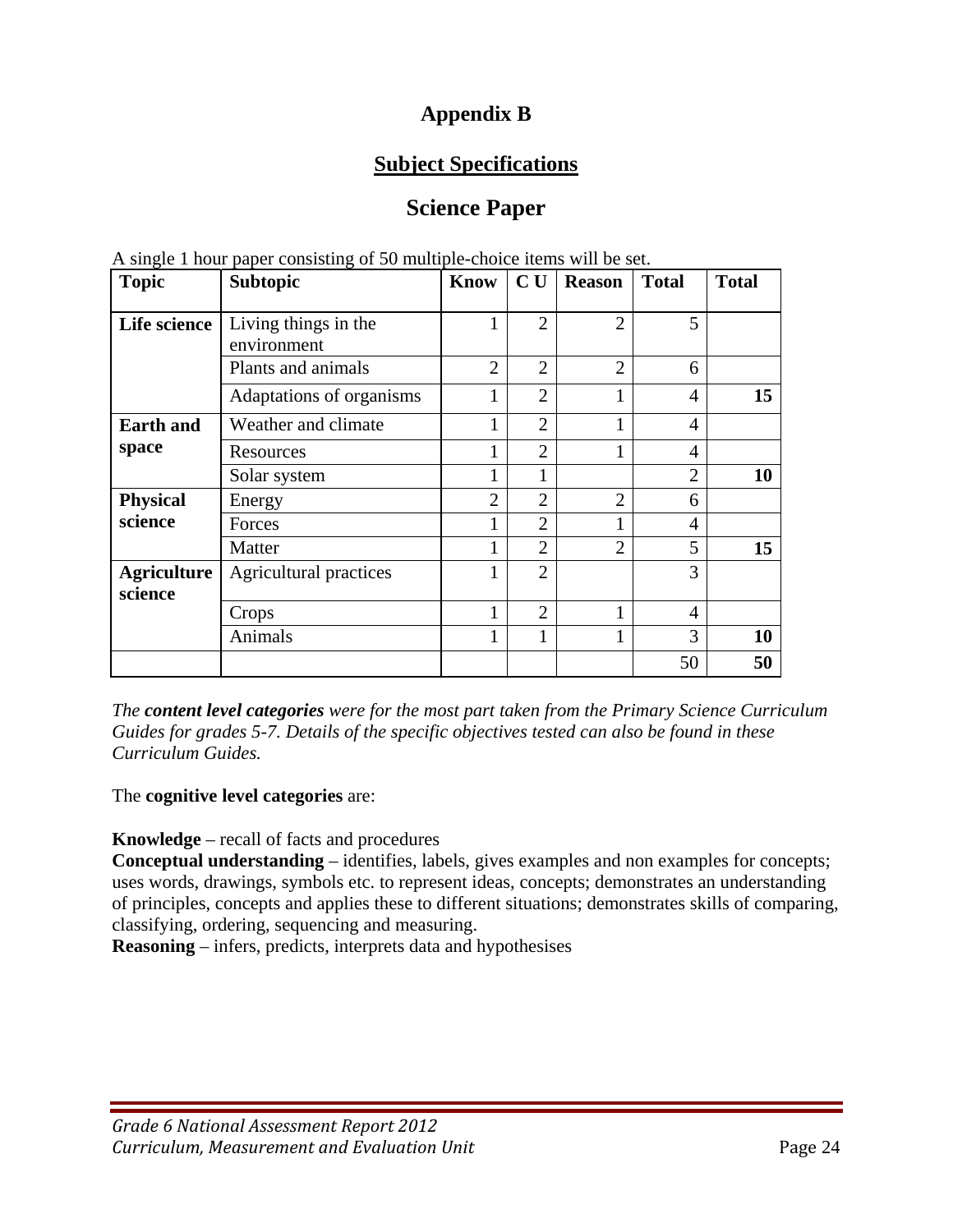# **Mathematics Paper**

| <b>Topic</b>                        |                                 | <b>Subtopic</b>         | Paper 1        | <b>Total</b> |
|-------------------------------------|---------------------------------|-------------------------|----------------|--------------|
|                                     |                                 |                         | # of Ques      |              |
| <b>Number</b>                       |                                 | Number concepts         | 7              |              |
|                                     |                                 | Operations              | 18             | 30           |
|                                     |                                 | Fractions & decimals    | 5              |              |
|                                     |                                 | 3D shapes               | $\overline{2}$ |              |
| <b>Geometry</b>                     |                                 | 2D shapes               | $\overline{4}$ | 6            |
|                                     |                                 | Length                  |                |              |
| <b>Measurement</b>                  | Selected from                   | Area                    |                | 15           |
|                                     |                                 | Volume/capacity         |                |              |
|                                     |                                 | <b>Mass</b>             | 15             |              |
|                                     |                                 | Time                    |                |              |
|                                     |                                 | Money                   |                |              |
| <b>Statistics and data handling</b> |                                 | Data collection         | 1              |              |
|                                     |                                 | Data representation and | 5              | 6            |
|                                     |                                 | interpretation          |                |              |
|                                     | Patterns, functions and algebra |                         | 3              | 3            |
| <b>TOTALS</b>                       |                                 |                         | 60             | 60           |

One 75-minute paper consisting of 60 multiple-choice items will be set.

**Number concepts** will deal with concepts of place value, properties of numbers etc. as specified by objectives  $1.1 - 1.14$ .

**Computation** will deal with the four operations on whole numbers as specified by objectives 2.1  $-2.12$ 

**Measurement** will cover concepts of length, area, capacity/volume, mass, time and money as specified by objectives  $4.1.1 - 4.6.6$ .

**Geometry** will deal with concepts and properties of simple two and three-dimensional shapes as specified by objectives  $3.1 - 3.14$ .

**Fractions/decimals** – elementary concepts of fractions and decimals will be tested as specified by objectives 5.1- 5.14.

**Statistics** – interpretation of various common ways of representing data will be tested as specified by objectives  $6.1 - 6.4$ .

**Problem Solving** – solution of routine and non-routine problems using a variety of strategies as specified by objective 7.1.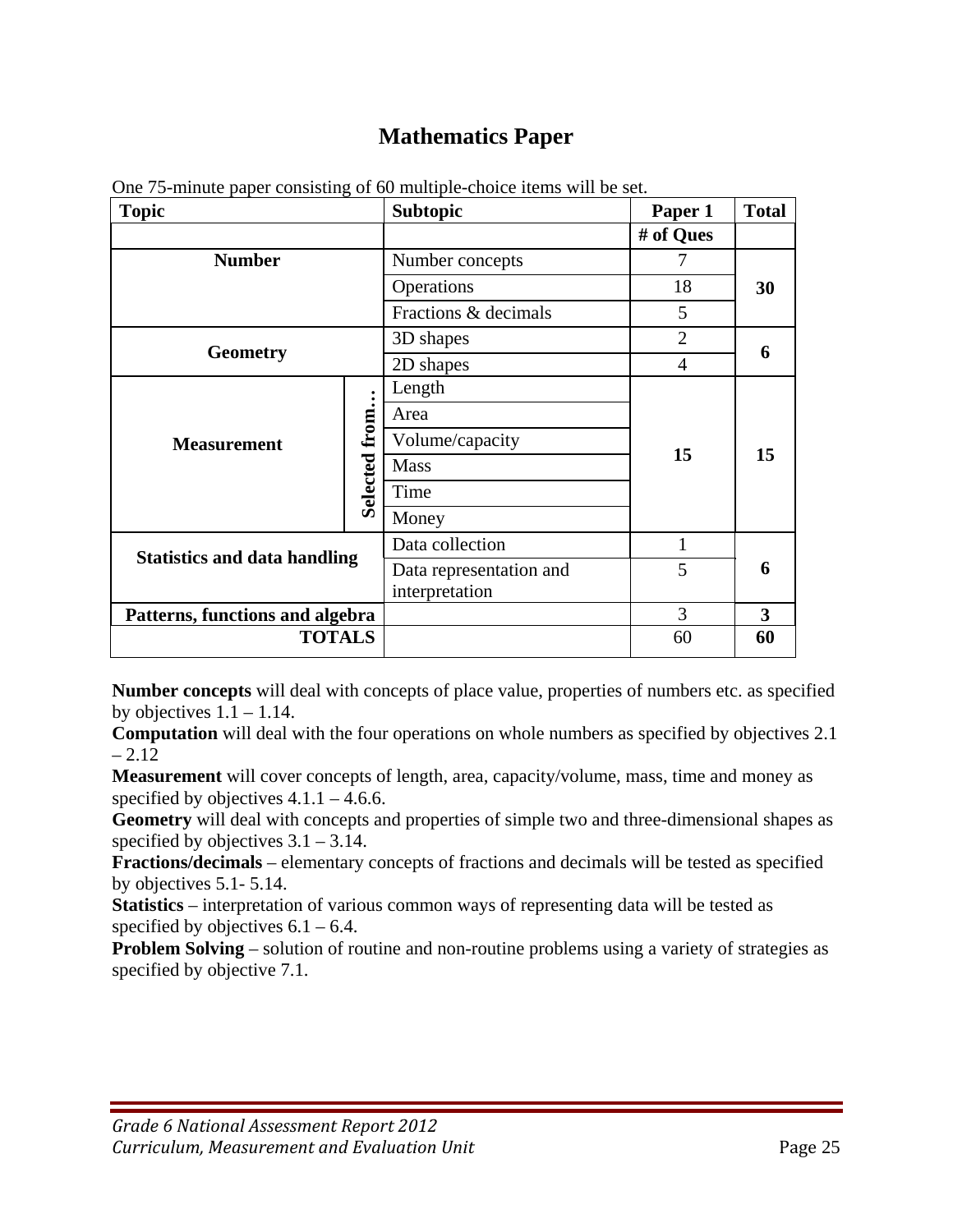# **Social Studies**

| <b>Topic</b>         | To shigher I hour puper consisting or so manipic enoice nems will be set.<br><b>Subtopic</b> | $\mathbf K$    | <b>C.U.</b>    | $\mathbf R$    | <b>Subtotal</b> | Grand        |
|----------------------|----------------------------------------------------------------------------------------------|----------------|----------------|----------------|-----------------|--------------|
|                      |                                                                                              |                |                |                |                 | <b>Total</b> |
| <b>Civic ideals</b>  | Patriotism                                                                                   | $\overline{2}$ | 3              | 1              | 6               |              |
| and practices        | Cooperation                                                                                  | 1              | $\overline{2}$ | 1              | $\overline{4}$  |              |
| (40%)                | Rights,                                                                                      | 1              | $\overline{2}$ | $\overline{2}$ | 5               |              |
|                      | responsibilities &                                                                           |                |                |                |                 |              |
|                      | governance                                                                                   |                |                |                |                 |              |
|                      | Groups                                                                                       | $\mathbf{1}$   | $\mathbf{1}$   | $\mathbf{1}$   | 3               | 18           |
| Location,            | Location                                                                                     | $\mathbf{1}$   | $\overline{2}$ |                | $\overline{4}$  |              |
| People and           | Physical earth,                                                                              | $\mathbf{1}$   | 1              | 1              | 3               |              |
| places $(20\%)$      | natural phenomena                                                                            |                |                |                |                 |              |
|                      | and climate                                                                                  |                |                |                |                 |              |
|                      | People and origin                                                                            | $\mathbf{1}$   | $\mathbf 1$    | $\mathbf 1$    | 3               | 10           |
| <b>Resources</b>     | Types, uses,                                                                                 | 1              | $\overline{2}$ | 1              | $\overline{4}$  |              |
| (20%)                | availability &                                                                               |                |                |                |                 |              |
|                      | allocation                                                                                   |                |                |                |                 |              |
|                      | Conservation,                                                                                | 1              | 1              | $\overline{2}$ | $\overline{4}$  |              |
|                      | preservation of                                                                              |                |                |                |                 |              |
|                      | resources                                                                                    |                |                |                |                 |              |
|                      | Economic activities                                                                          | $\mathbf{1}$   | $\overline{2}$ | 1              | $\overline{4}$  | 12           |
| <b>Social Issues</b> | Social issues                                                                                | $\mathbf{1}$   | $\overline{2}$ | $\overline{2}$ | 5               |              |
| and change<br>(20%)  | Social change                                                                                | $\overline{2}$ | $\overline{2}$ | 1              | 5               | 10           |
|                      |                                                                                              | 14             | 21             | 15             | 50              | 50           |

A single 1 hour paper consisting of 50 multiple-choice items will be set.

For questions that pertain to countries, landmasses or bodies of water, about 20% will concern Dominica, 60% the Caribbean and 20% the world.

Teachers are advised to consult the new Social Studies Curriculum Guides for examples of the objectives to be tested (the sub- topic headings have been taken from these Guides). *Objectives tested will emphasize those from the new Grade 6 Guide and work that was done previously in grades 3- 5.*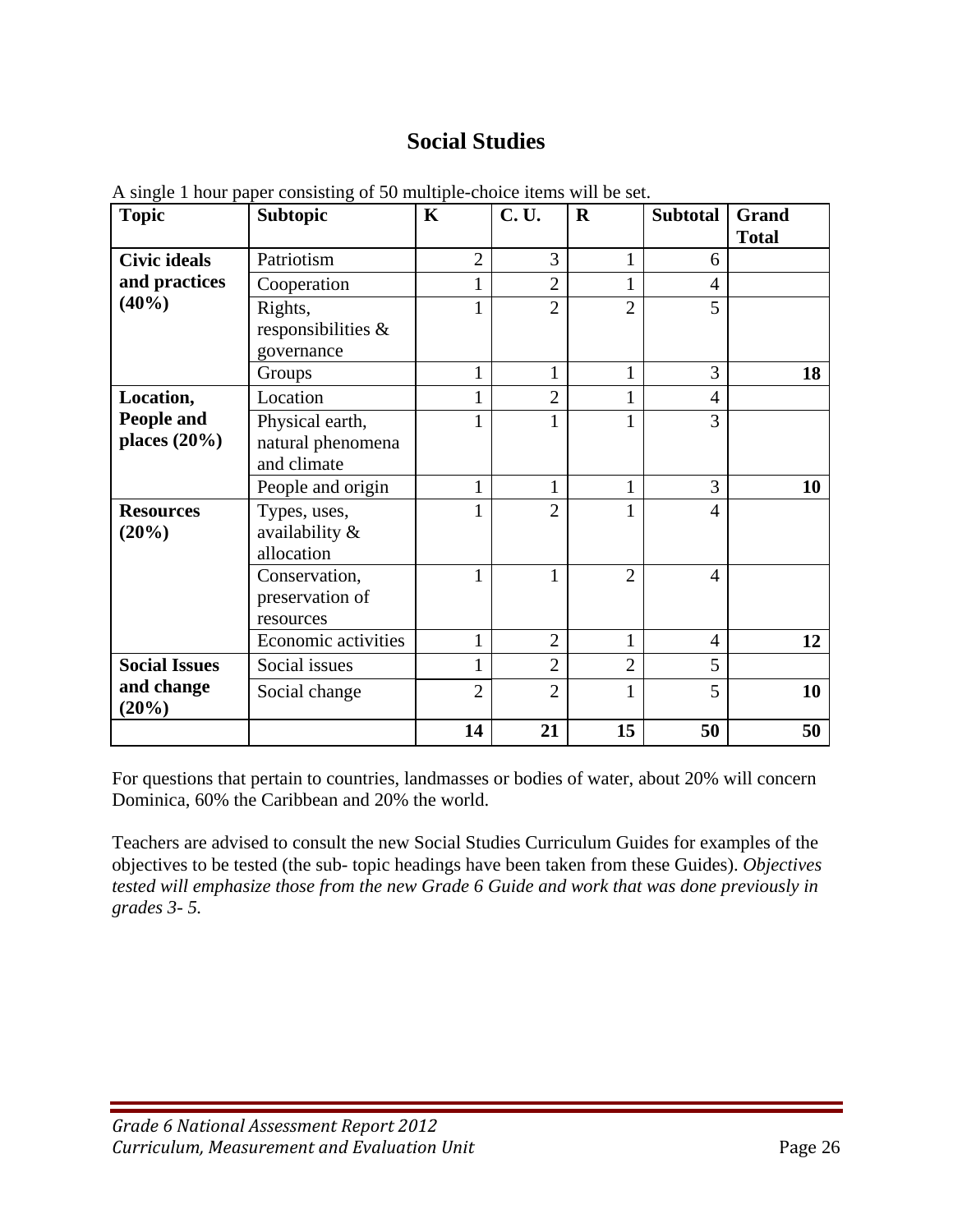# **Language Arts Paper**

A one hour 60 item multiple-choice paper dealing with English mechanics and comprehension will be set. Students will be given a further 40 minutes to write a composition. This written composition will be worth 40% of the total score.

| <b>TOPIC</b>        | <b>TOTAL</b> |
|---------------------|--------------|
| Composition         | 40           |
| Usage/grammar       | 10           |
| <b>Vocabulary</b>   | 10           |
| <b>Study skills</b> |              |
| <b>Spelling</b>     | 10           |
| Comprehension       | 23           |
| <b>TOTALS</b>       | 100          |

Only areas of the Language Arts curriculum that can be assessed by pencil and paper methods will be tested. The composition will be assessed using the following criteria:

 General impression/organisation Relevance to topic Sentence structure Usage and spelling Capitalisation and punctuation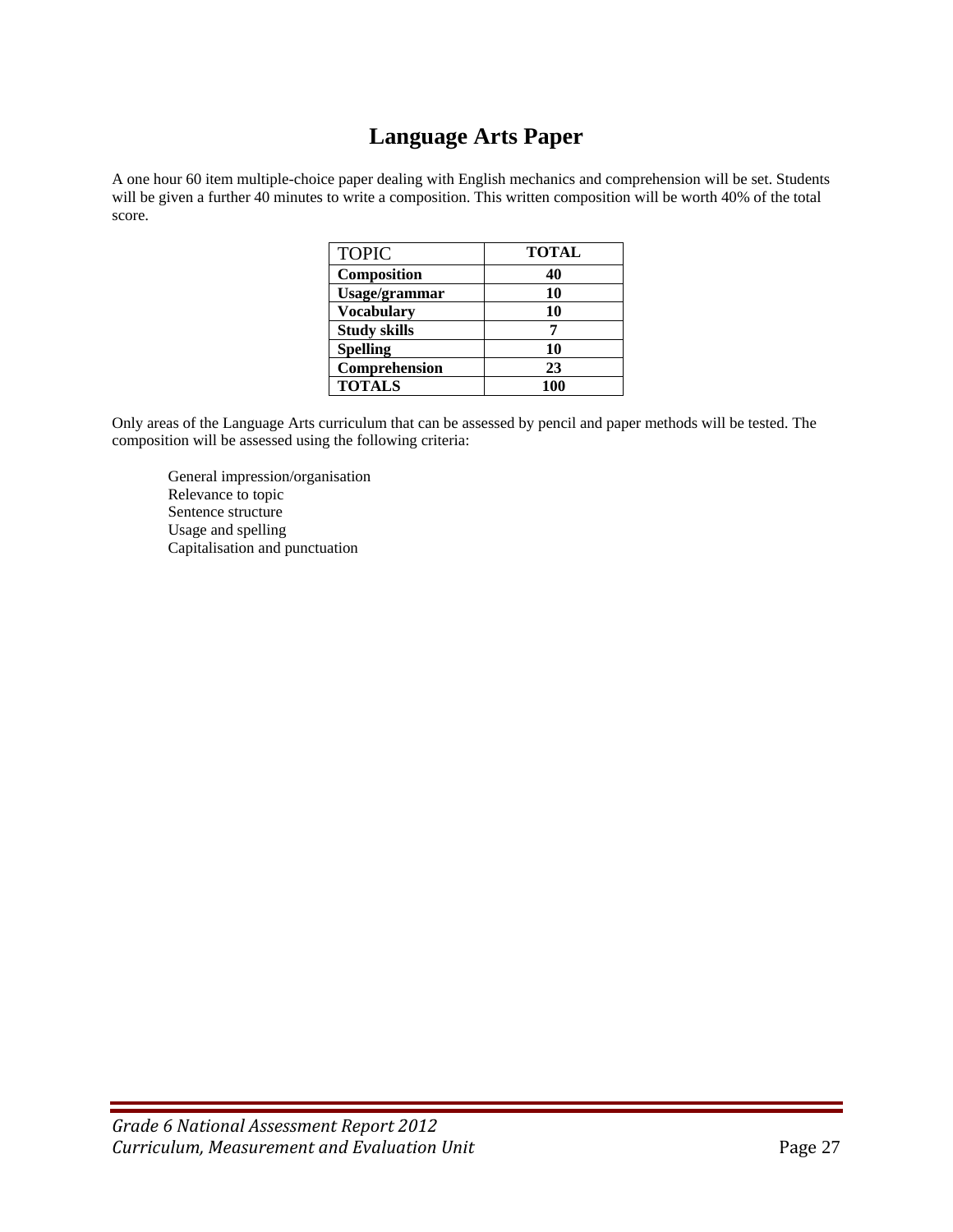# **Appendix C**

| Item           |             |                          |    |                       |
|----------------|-------------|--------------------------|----|-----------------------|
| Number         | Mathematics | Science<br>Language Arts |    | <b>Social Studies</b> |
| $\mathbf 1$    | 81          | 65                       | 55 | 95                    |
| $\overline{2}$ | 91          | 93                       | 70 | 90                    |
| 3              | 36          | 78                       | 82 | 88                    |
| 4              | 58          | 54                       | 84 | 38                    |
| 5              | 54          | 91                       | 57 | 80                    |
| 6              | 71          | 35                       | 29 | 884                   |
| $\overline{7}$ | 86          | 43                       | 69 | 12                    |
| 8              | 51          | 55                       | 43 | 46                    |
| 9              | 42          | 65                       | 45 | 49                    |
| 10             | 37          | 90                       | 54 | 37                    |
| 11             | 37          | 78                       | 80 | 47                    |
| 12             | 63          | 27                       | 76 | 90                    |
| 13             | 84          | 48                       | 75 | 92                    |
| 14             | 71          | 55                       | 31 | 70                    |
| 15             | 61          | 92                       | 85 | 51                    |
| 16             | 89          | 70                       | 60 | 66                    |
| 17             | 72          | 76                       | 48 | 91                    |
| 18             | 58          | 62                       | 80 | 14                    |
| 19             | 67          | 65                       | 57 | 83                    |
| 20             | 55          | 73                       | 68 | 79                    |
| 21             | 78          | 55                       | 29 | 50                    |
| 22             | 83          | 56                       | 76 | 668                   |
| 23             | 59          | 60                       | 43 | 82                    |
| 24             | 60          | 75                       | 68 | 85                    |
| 25             | 31          | 53                       | 83 | 73                    |
| 26             | 47          | 39                       | 86 | 68                    |
| 27             | 81          | 58                       | 65 | 75                    |
| 28             | 28          | 48                       | 72 | 56                    |
| 29             | 29          | 57                       | 88 | 87                    |
| 30             | 54          | 63                       | 80 | 73                    |
| 31             | 86          | 43                       | 63 | 47                    |
| 32             | 60          | 84                       | 39 | 70                    |
| 33             | 33          | 59                       | 39 | 76                    |
| 34             | 57          | 87                       | 51 | 58                    |

## **Item Facility Index - G6NA 2010 Multiple Choice Papers**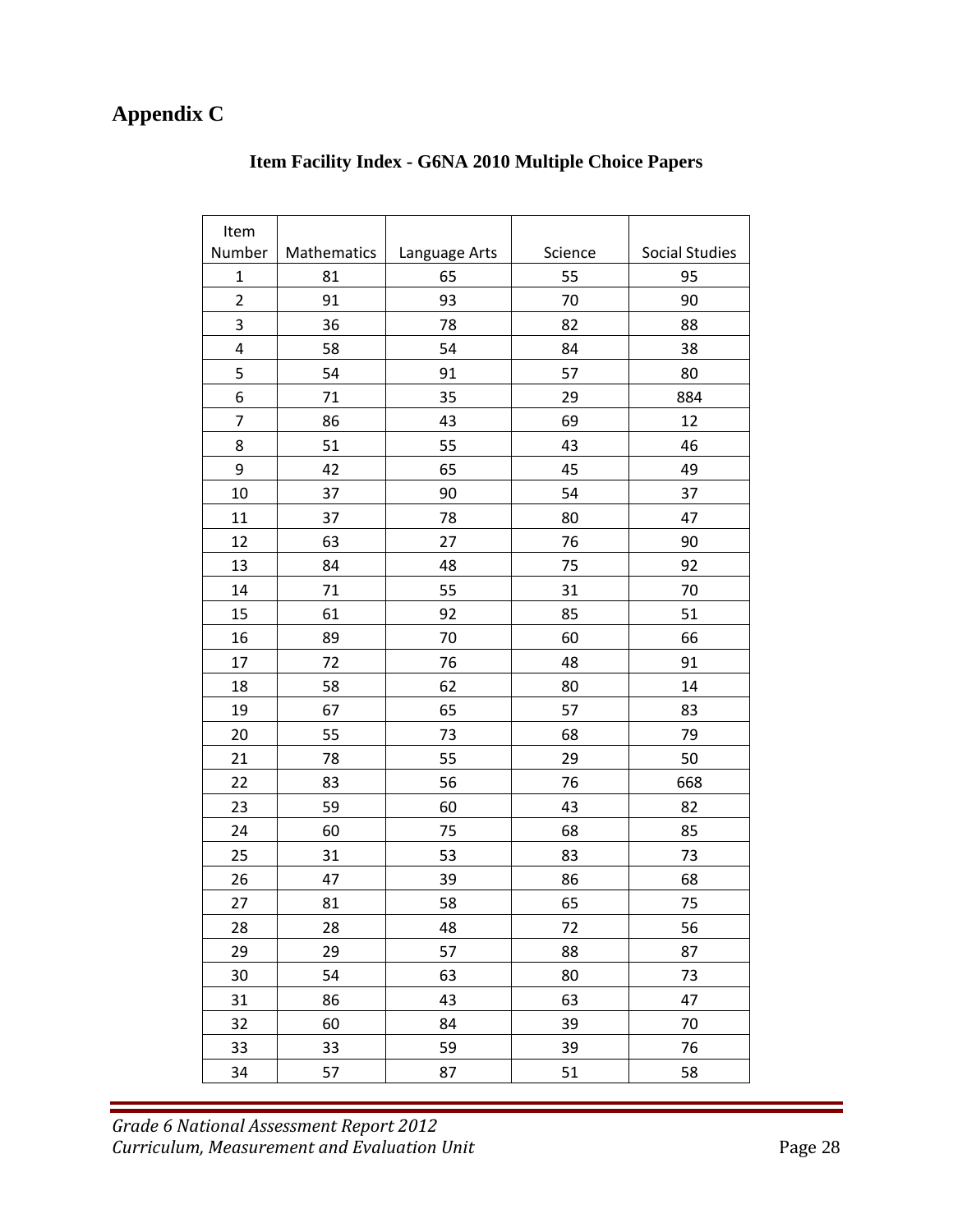| 35 | 21 | 25     | 63 | 83 |
|----|----|--------|----|----|
| 36 | 77 | 49     | 69 | 71 |
| 37 | 33 | 30     | 39 | 61 |
| 38 | 26 | 73     | 59 | 48 |
| 39 | 49 | 81     | 60 | 79 |
| 40 | 51 | 73     | 43 | 68 |
| 41 | 31 | 54     | 42 | 81 |
| 42 | 41 | 68     | 68 | 88 |
| 43 | 39 | 23     | 63 | 78 |
| 44 | 62 | 53     | 87 | 47 |
| 45 | 52 | $72\,$ | 74 | 71 |
| 46 | 58 | 72     | 28 | 44 |
| 47 | 87 | 70     | 55 | 42 |
| 48 | 36 | 60     | 89 | 87 |
| 49 | 68 | 78     | 16 | 65 |
| 50 | 75 | 52     | 38 | 58 |
| 51 | 90 | 85     |    |    |
| 52 | 76 | 78     |    |    |
| 53 | 47 | 28     |    |    |
| 54 | 89 | 82     |    |    |
| 55 | 59 | 76     |    |    |
| 56 | 72 | 44     |    |    |
| 57 | 76 | 35     |    |    |
| 58 | 46 | 66     |    |    |
| 59 | 50 | 38     |    |    |
| 60 | 68 | 47     |    |    |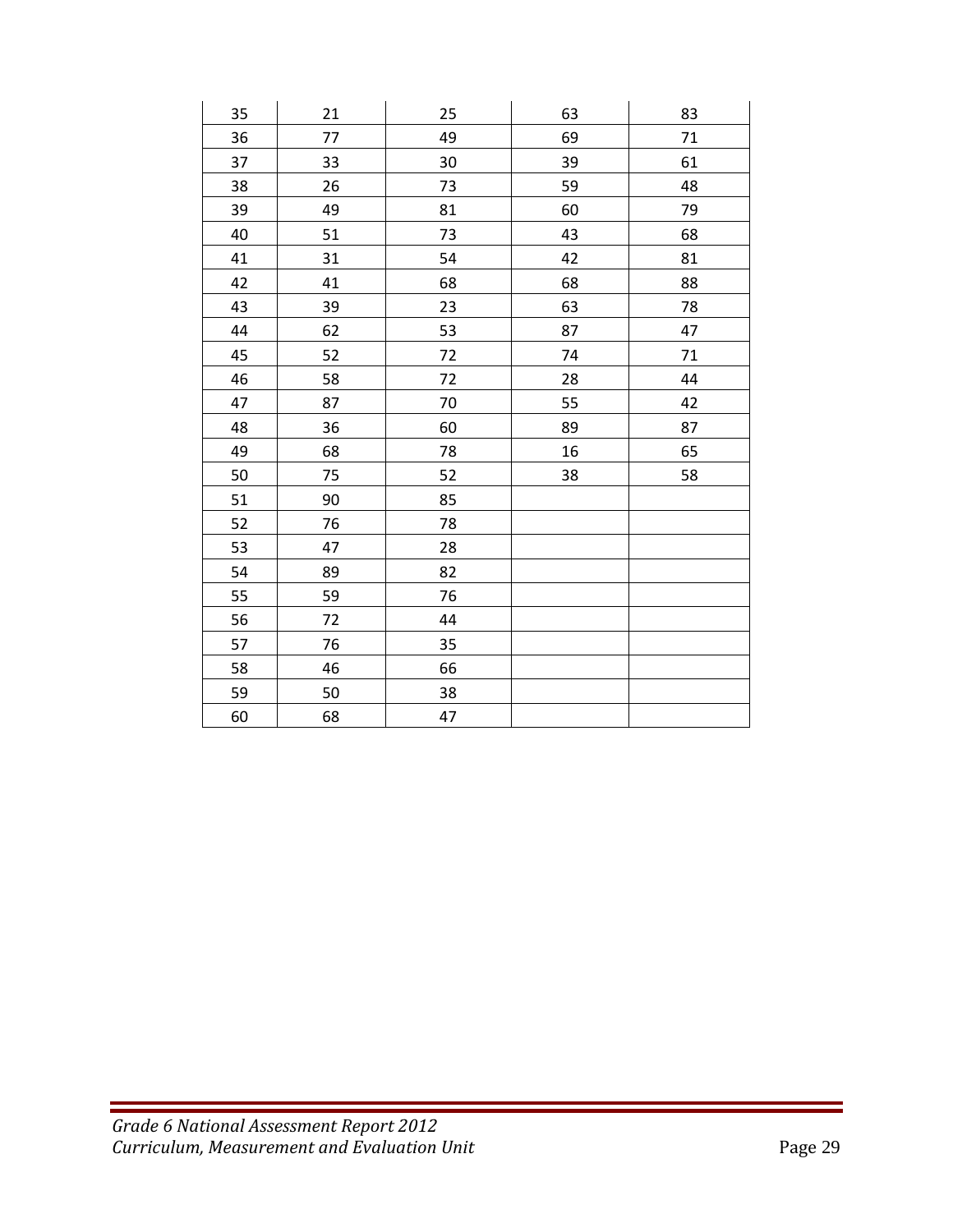# **APPENDIX D**

## **Standardizing Test Scores**

Since the scores for each of the test are on different scales, it presents a challenge in determining overall achievement. The raw scores on each test have different values – Language Arts is marked over 100; Mathematics is marked out of 60 and Social Studies and Science are each marked over 50. Adding the score in Mathematics to Science, Language and Social Studies would be like adding miles, meters and inches.

## **Calculating Standard Scores**

Using an academic test example, we will examine the scores of five students who wrote the G6NA. The Language Arts paper 1 has 60 multiple choice questions worth 1 mark each and one written paper worth 40 marks. The mathematics paper consists of 60 multiple choice items while the Science and Social Studies papers each have 50 multiple choice questions. Each multiple choice item is worth 1 mark. The table below represents the scores obtained by each student.

| <b>NAME</b>      | LA   |      | <b>Math</b> |      | Sci  |      | SS   |      |
|------------------|------|------|-------------|------|------|------|------|------|
|                  | Raw  | %    | Raw         | %    | Raw  | %    | Raw  | %    |
| Ivan Terrible    | 93   | 93   | 58          | 96.7 | 46   | 92   | 36   | 72   |
| Mike John        | 86   | 86   | 57          | 95.0 | 47   | 94   | 46   | 92   |
| Sally Saucer     | 87   | 87   | 56          | 93.3 | 48   | 96   | 45   | 90   |
| John Doe         | 71   | 71   | 35          | 58.3 | 37   | 74   | 42   | 84   |
| Ty Lawson        | 55   | 55   | 17          | 28.3 | 21   | 42   | 27   | 54   |
|                  |      |      |             |      |      |      |      |      |
| <b>Mean</b>      | 78.4 | 78.4 | 44.6        | 74.3 | 39.8 | 79.6 | 39.2 | 78.4 |
| <b>Standard</b>  |      |      |             |      |      |      |      |      |
| <b>Deviation</b> | 15.4 |      | 18.1        |      | 11.4 |      | 7.9  |      |

#### *Table 6: Scores obtained by students*

 In order to calculate the standardized score, the mean (78.4 for LA) and standard deviation (15.4 for LA) are needed (included in table). The CMEU uses a standard mean of 100 and standard deviation of 15 in order to calculate standard scores.

Two steps are involved in calculating the standard scores for students. First, the raw scores are calculated to Zscores. The Zscores are then converted to Standardized scores.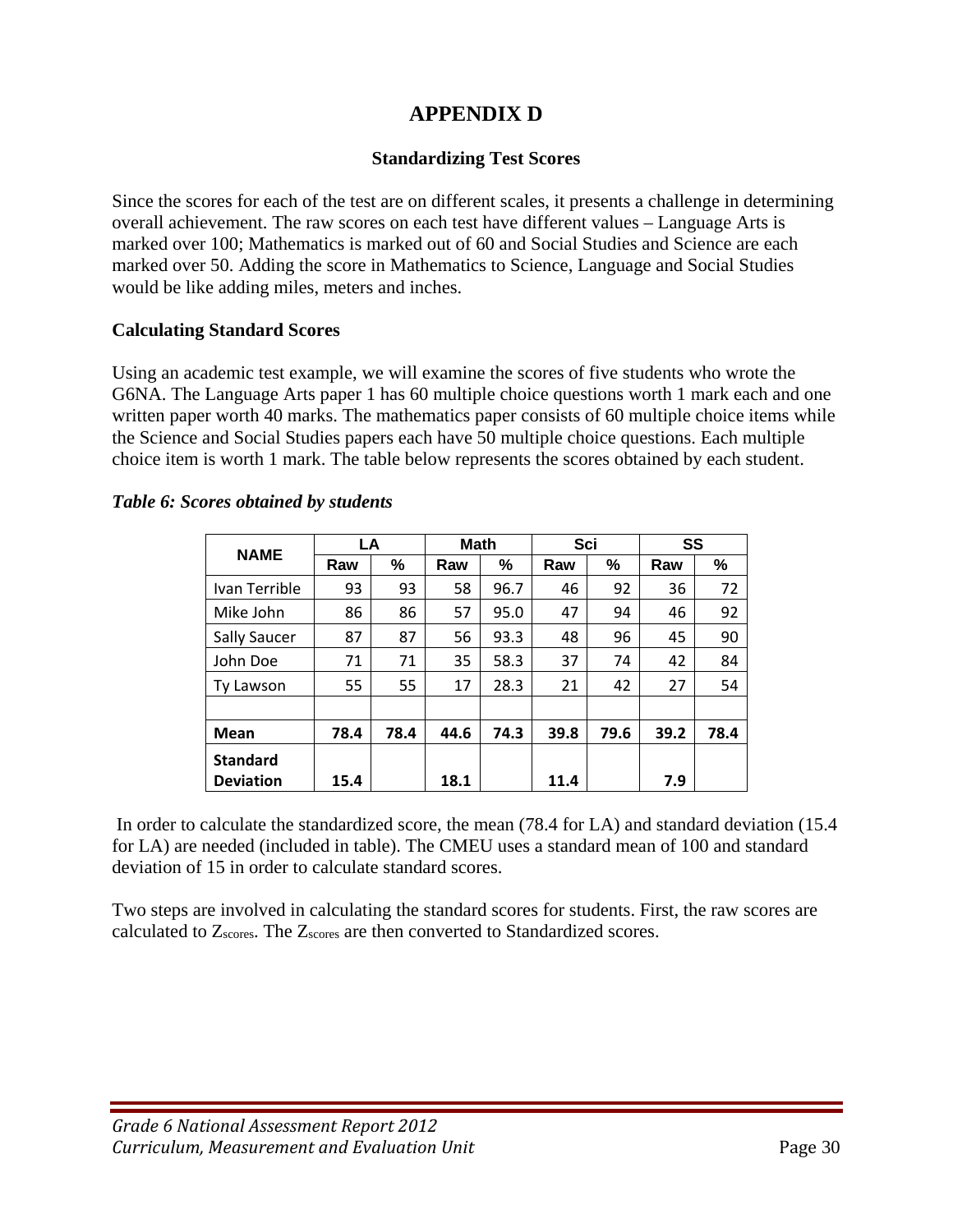• Converting raw scores to  $Z_{\text{score}}$ 

## *Raw score – Population mean*

## *Standard deviation*

• Converting z-scores to standard scores

*(Z*scorex *standard scale standard deviation) + Standard scale mean* 

Using test LA as an example, the standard score is calculated as follows for Ivan Terrible:

• Calculate z-score by subtracting the population mean from the raw score and the dividing the result by the standard deviation, that is:

$$
\frac{93-78.4}{15.4} = 0.948
$$

• Next the z-score is converted to the standard score by multiplying the z-score by the agreed standard scale standard deviation of 15, then adding the mean of 100, that is

$$
(0.95 \times 15) + 100 = 114.23
$$
 (or 114)

The standardized scores for all the students are shown in the table 7 below.

|                     | LA            |              | <b>Math</b>   |              | Sci           |              | SS            |              | Comp.        |
|---------------------|---------------|--------------|---------------|--------------|---------------|--------------|---------------|--------------|--------------|
| <b>NAME</b>         | <b>Zscore</b> | <b>Stand</b> | <b>Zscore</b> | <b>Stand</b> | <b>Zscore</b> | <b>Stand</b> | <b>Zscore</b> | <b>Stand</b> | <b>Score</b> |
| Ivan Terrible       | 0.95          | 114.23       | 0.74          | 111.08       | 0.54          | 108.17       | $-0.41$       | 93.89        | 427.36       |
| Mike John           | 0.49          | 107.41       | 0.68          | 110.25       | 0.63          | 109.48       | 0.87          | 112.99       | 440.13       |
| <b>Sally Saucer</b> | 0.56          | 108.38       | 0.63          | 109.42       | 0.72          | 110.80       | 0.74          | 111.08       | 439.68       |
| John Doe            | $-0.48$       | 92.79        | $-0.53$       | 92.06        | $-0.25$       | 96.31        | 0.36          | 105.35       | 386.51       |
| <b>Ty Lawson</b>    | $-1.52$       | 77.19        | $-1.52$       | 77.19        | $-1.65$       | 75.24        | $-1.55$       | 76.70        | 306.32       |

## *Table 7: Computed Standard scores*

Standard scores are calculated for all the papers and summed to obtain the composite standard score. The composite standard score accurately represents students overall performance.